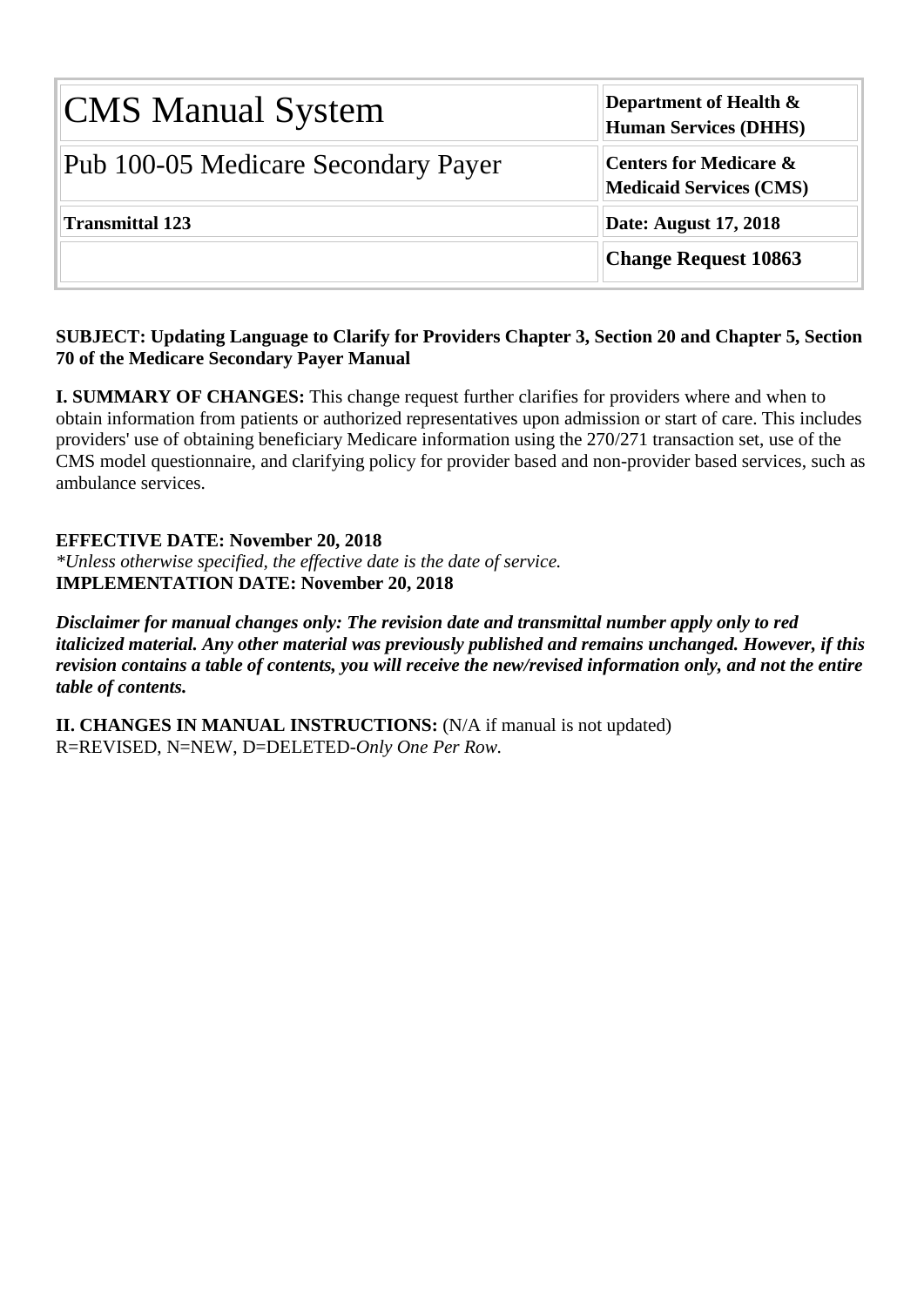| R/N/D       | <b>CHAPTER / SECTION / SUBSECTION / TITLE</b>                                                                 |  |
|-------------|---------------------------------------------------------------------------------------------------------------|--|
| $\mathbf R$ | <b>Table of Contents</b>                                                                                      |  |
| $\mathbf R$ | $3/20/20.1$ /General Policy                                                                                   |  |
| $\mathbf R$ | 3/20/20.2/Verification of Medicare Secondary Payer (MSP) Online Data and Use of<br><b>Admission Questions</b> |  |
| $\mathbf R$ | 3/20/20.2/20.2.1/Model Admission Questions to Ask Medicare Beneficiaries                                      |  |
| $\mathbf R$ | 3/20.2.2/Documentation to Support the Admission Process                                                       |  |
| $\mathbf R$ | 5/70/70.1/Reviewing Hospital Files                                                                            |  |
| $\mathbf R$ | 5/70/70.1/70.1.2/Methodology for Review of Admission and Bill Processing<br>Procedures                        |  |
| $\mathbf R$ | 5/70/70.3/ Methodology for Review of Hospital Billing Data                                                    |  |
| $\mathbf R$ | 5/70/70.3/70.3.3/Review of Hospitals With Online Admissions Query or Use of the<br>X12 270/271 Transaction    |  |
| $\mathbf R$ | 5/70/70.5/70.5.3/Exhibit 3: Entrance Interview Checklist                                                      |  |
| $\mathbf R$ | 5/70/70.5/70.5.4/Exhibit 4: Entrance Interview Checklist: Billing Procedures                                  |  |

## **III. FUNDING:**

### **For Medicare Administrative Contractors (MACs):**

The Medicare Administrative Contractor is hereby advised that this constitutes technical direction as defined in your contract. CMS does not construe this as a change to the MAC Statement of Work. The contractor is not obligated to incur costs in excess of the amounts allotted in your contract unless and until specifically authorized by the Contracting Officer. If the contractor considers anything provided, as described above, to be outside the current scope of work, the contractor shall withhold performance on the part(s) in question and immediately notify the Contracting Officer, in writing or by e-mail, and request formal directions regarding continued performance requirements.

### **IV. ATTACHMENTS:**

**Business Requirements Manual Instruction**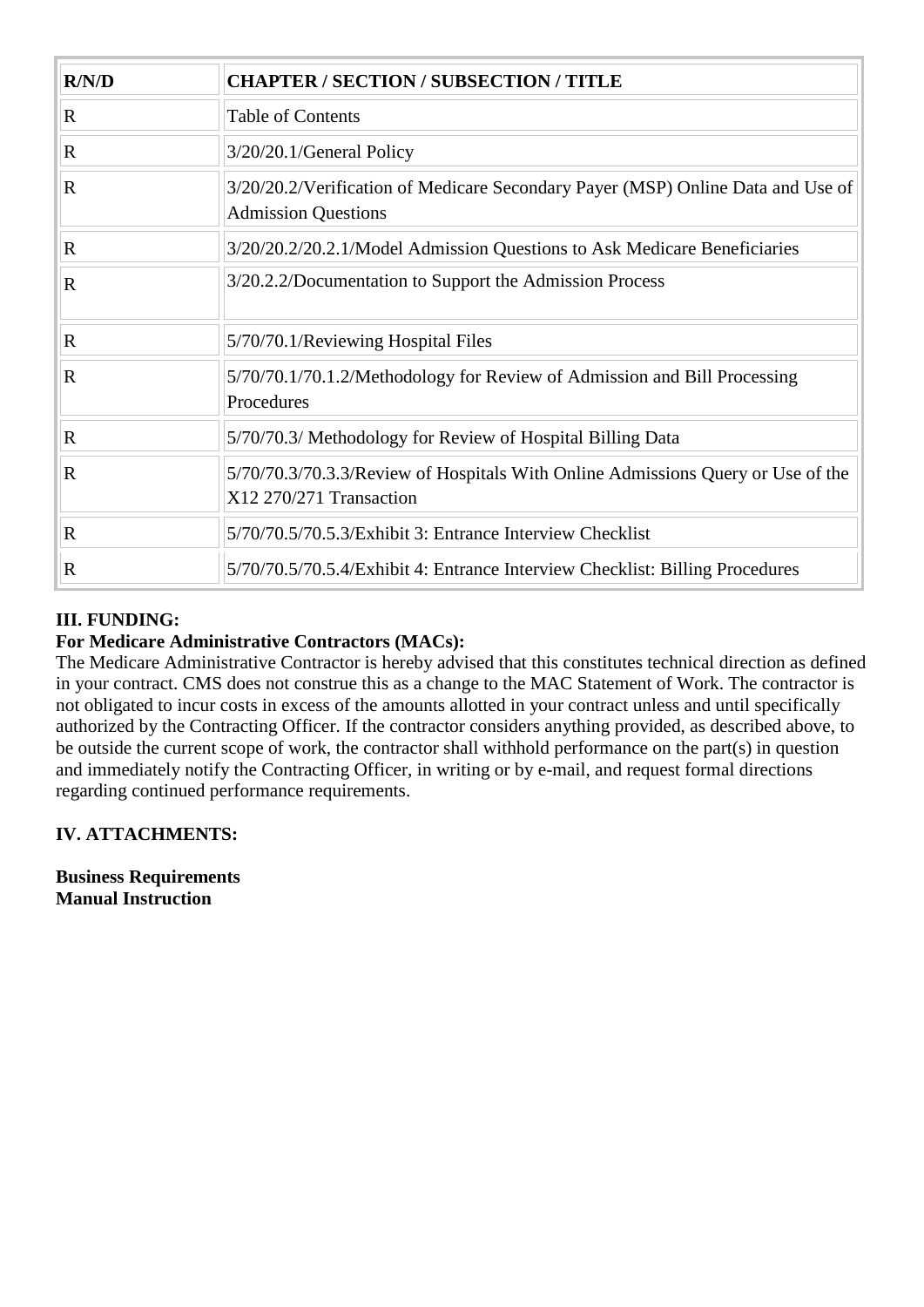# **Attachment - Business Requirements**

#### **SUBJECT: Updating Language to Clarify for Providers Chapter 3, Section 20 and Chapter 5, Section 70 of the Medicare Secondary Payer Manual**

**EFFECTIVE DATE: November 20, 2018**

*\*Unless otherwise specified, the effective date is the date of service.* **IMPLEMENTATION DATE: November 20, 2018**

#### **I. GENERAL INFORMATION**

**A. Background:** Providers are required to determine whether Medicare is a primary or secondary payer for each inpatient admission of a Medicare beneficiary and outpatient encounter with a Medicare beneficiary prior to submitting a bill to Medicare. It must accomplish this by asking the beneficiary about other insurance coverage. The model questionnaire in Publication 100-05, Chapter 3, Section 20.2.1 lists the type of questions that should be asked of Medicare beneficiaries for **every** admission, outpatient encounter, or start of care with exceptions provided. However, a recent question was received asking whether certain EMS services can be excluded from the questionnaire process. Based on the regulations, the questions must be asked upon admission; however, CMS has updated its policy in this change request to provide further clarification stating that if the hospital asks the MSP questions then there is no need for the provider based ambulance service to also ask the MSP questions. CMS has also updated its instructions to re-emphasize that providers may also view the CMS Common Working File, or reference the X12 270/271 Transaction Set, to confirm with the patient if insurance information has changed. If there are no changes, the MSP questions do not need to be asked.

**B. Policy:** Based on the law and regulations, providers, physicians, and other suppliers are required to file claims with Medicare using billing information obtained from the beneficiary to whom the item or service is furnished. Section 1862(b)(6) of the Act, (42 USC 1395y(b)(6)), requires all entities seeking payment for any item or service furnished under Part B to complete, on the basis of information obtained from the individual to whom the item or service is furnished, the portion of the claim form relating to the availability of other health insurance. Additionally, 42 CFR 489.20(g) requires that all providers must agree "to bill other primary payers before billing Medicare."

### **II. BUSINESS REQUIREMENTS TABLE**

| <b>Number</b> | Requirement                                           | <b>Responsibility</b> |   |                |                |               |                |                 |               |  |   |  |         |  |  |       |
|---------------|-------------------------------------------------------|-----------------------|---|----------------|----------------|---------------|----------------|-----------------|---------------|--|---|--|---------|--|--|-------|
|               |                                                       | A/B                   |   |                |                |               |                |                 |               |  | D |  | Shared- |  |  | Other |
|               |                                                       | <b>MAC</b>            |   |                |                |               | M              | System          |               |  |   |  |         |  |  |       |
|               |                                                       |                       |   |                |                | E             |                | Maintainers     |               |  |   |  |         |  |  |       |
|               |                                                       | A                     | B | H <sub>l</sub> |                | $F_{\rm}$     | M <sub>l</sub> | $V_{\parallel}$ | $\mathcal{C}$ |  |   |  |         |  |  |       |
|               |                                                       |                       |   | H              | M <sub>l</sub> |               | $\mathsf{C}$   | M               | W             |  |   |  |         |  |  |       |
|               |                                                       |                       |   | H              | A              | $S_{\text{}}$ | S              | S               | $\mathbf{F}$  |  |   |  |         |  |  |       |
|               |                                                       |                       |   |                | $\mathcal{C}$  | S             |                |                 |               |  |   |  |         |  |  |       |
| 10863.1       | The A/B MACs Part A shall read and take into          | X                     |   |                |                |               |                |                 |               |  |   |  |         |  |  |       |
|               | consideration the updates to Pub. 100-05, Chapter 3   |                       |   |                |                |               |                |                 |               |  |   |  |         |  |  |       |
|               | and Chapter 5 as this change request updates language |                       |   |                |                |               |                |                 |               |  |   |  |         |  |  |       |
|               | referring to:                                         |                       |   |                |                |               |                |                 |               |  |   |  |         |  |  |       |
|               |                                                       |                       |   |                |                |               |                |                 |               |  |   |  |         |  |  |       |

*"Shall" denotes a mandatory requirement, and "should" denotes an optional requirement.*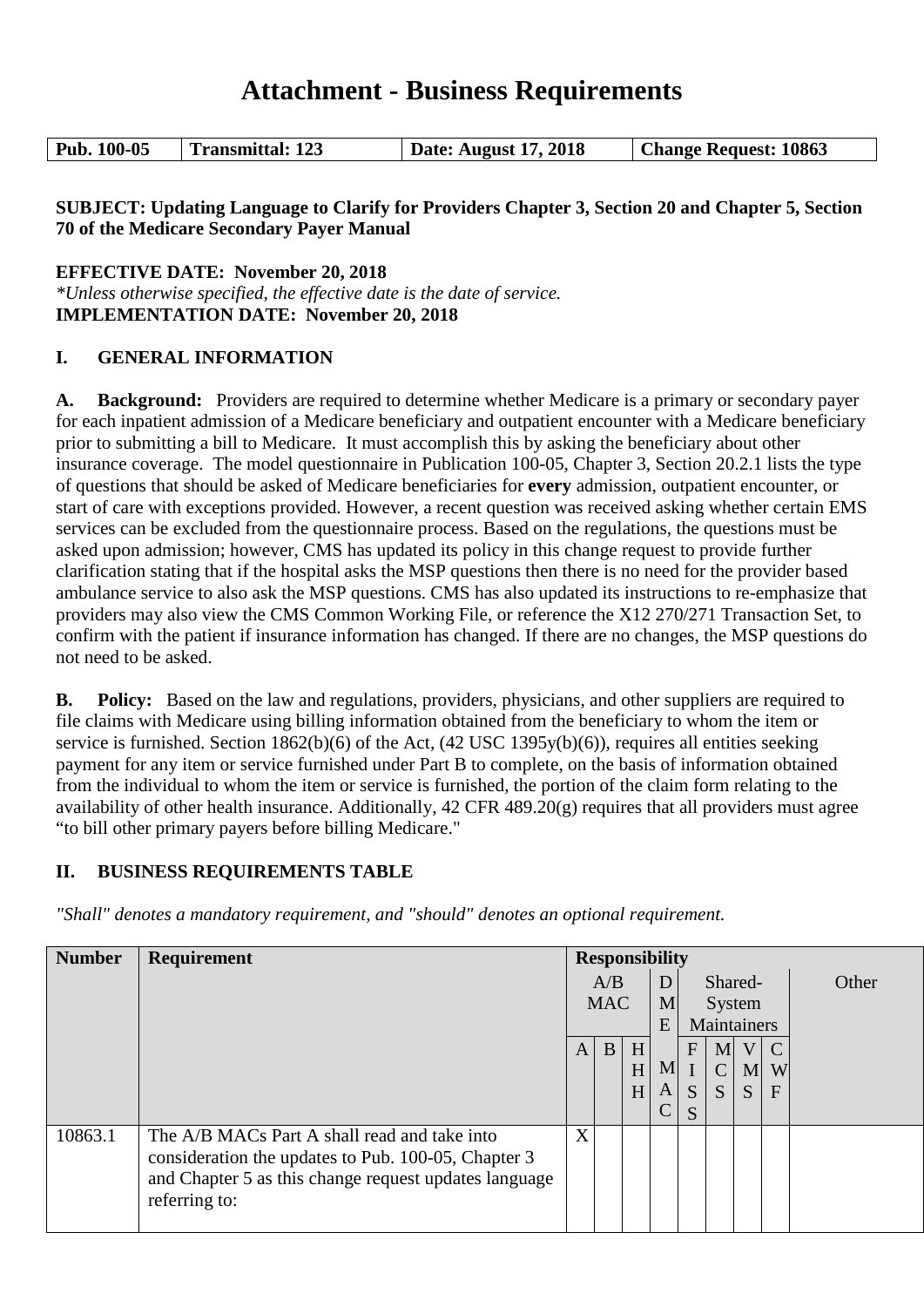| <b>Number</b> | Requirement                                                                                                                                                                                                                                                                                                                                                                                                                                                     | <b>Responsibility</b> |              |             |                                                 |                                   |                                   |                                   |                         |       |
|---------------|-----------------------------------------------------------------------------------------------------------------------------------------------------------------------------------------------------------------------------------------------------------------------------------------------------------------------------------------------------------------------------------------------------------------------------------------------------------------|-----------------------|--------------|-------------|-------------------------------------------------|-----------------------------------|-----------------------------------|-----------------------------------|-------------------------|-------|
|               |                                                                                                                                                                                                                                                                                                                                                                                                                                                                 | A/B<br><b>MAC</b>     |              | D<br>M      |                                                 |                                   |                                   | Shared-<br>System                 |                         | Other |
|               |                                                                                                                                                                                                                                                                                                                                                                                                                                                                 |                       |              | E           | Maintainers                                     |                                   |                                   |                                   |                         |       |
|               |                                                                                                                                                                                                                                                                                                                                                                                                                                                                 | $\mathbf{A}$          | $\mathbf{B}$ | H<br>H<br>H | M <sub>l</sub><br>$\mathbf{A}$<br>$\mathcal{C}$ | $\mathbf{F}$<br>$\mathbf{I}$<br>S | $\mathbf{M}$<br>$\mathsf{C}$<br>S | V<br>$\mathbf{M}$<br><sub>S</sub> | $\mathcal{C}$<br>W<br>F |       |
|               | the MSP Model Questionnaire;<br>$\bullet$<br>the provider's use of CWF or the X12 270/271<br>$\bullet$<br>Transaction Set to obtain beneficiary Medicare<br>information;<br>the provider not asking all the questions when<br>$\bullet$<br>insurance information has not changed; and<br>clarifying policy for provider based and non-<br>$\bullet$<br>provider based services such as ambulance<br>services as to which entity shall ask the MSP<br>questions. |                       |              |             |                                                 | S                                 |                                   |                                   |                         |       |
| 10863.2       | The A/B MACs Part A shall take into consideration<br>the updated polices in this change request when<br>conducting scheduled hospital reviews.                                                                                                                                                                                                                                                                                                                  | X                     |              |             |                                                 |                                   |                                   |                                   |                         |       |

# **III. PROVIDER EDUCATION TABLE**

| <b>Number</b> | Requirement                                                                            |   |            |   | <b>Responsibility</b> |               |  |  |  |  |
|---------------|----------------------------------------------------------------------------------------|---|------------|---|-----------------------|---------------|--|--|--|--|
|               |                                                                                        |   | A/B        |   | $\Box$                | $\mathcal{C}$ |  |  |  |  |
|               |                                                                                        |   | <b>MAC</b> |   | M                     | E             |  |  |  |  |
|               |                                                                                        |   |            |   | E                     | D             |  |  |  |  |
|               |                                                                                        | A | B          | H |                       |               |  |  |  |  |
|               |                                                                                        |   |            | H | M                     |               |  |  |  |  |
|               |                                                                                        |   |            | H | A                     |               |  |  |  |  |
|               |                                                                                        |   |            |   |                       |               |  |  |  |  |
| 10863.3       | MLN Article: CMS will make available an MLN Matters provider education                 | X |            |   |                       |               |  |  |  |  |
|               | article that will be marketed through the MLN Connects weekly newsletter               |   |            |   |                       |               |  |  |  |  |
|               | shortly after the CR is released. MACs shall follow IOM Pub. No. 100-09                |   |            |   |                       |               |  |  |  |  |
|               | Chapter 6, Section 50.2.4.1, instructions for distributing MLN Connects                |   |            |   |                       |               |  |  |  |  |
|               | information to providers, posting the article or a direct link to the article on your  |   |            |   |                       |               |  |  |  |  |
|               | website, and including the article or a direct link to the article in your bulletin or |   |            |   |                       |               |  |  |  |  |
|               | newsletter. You may supplement MLN Matters articles with localized                     |   |            |   |                       |               |  |  |  |  |
|               | information benefiting your provider community in billing and administering the        |   |            |   |                       |               |  |  |  |  |
|               | Medicare program correctly. Subscribe to the "MLN Matters" listsery to get             |   |            |   |                       |               |  |  |  |  |
|               | article release notifications, or review them in the MLN Connects weekly               |   |            |   |                       |               |  |  |  |  |
|               | newsletter.                                                                            |   |            |   |                       |               |  |  |  |  |

## **IV. SUPPORTING INFORMATION**

# **Section A: Recommendations and supporting information associated with listed requirements:** N/A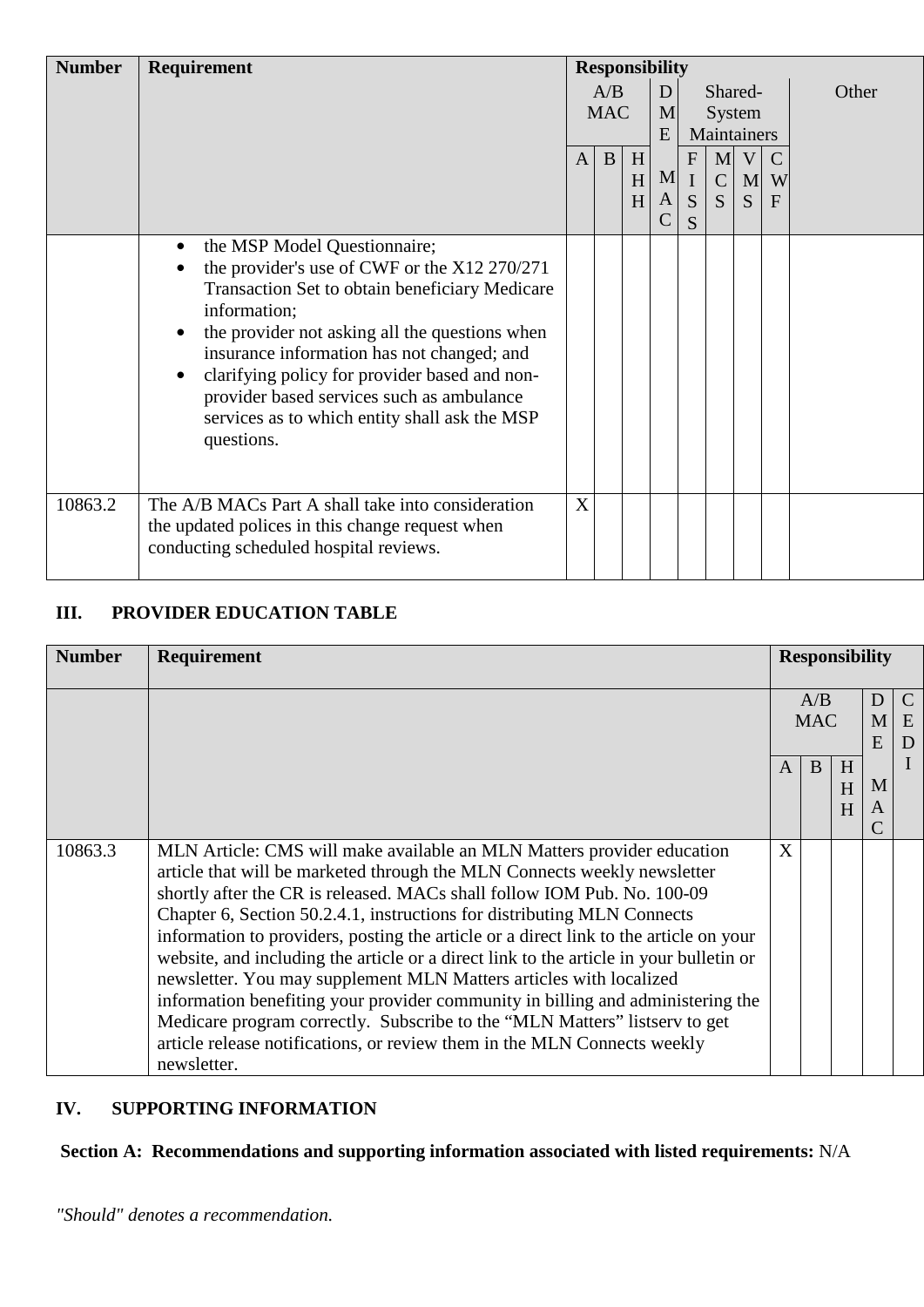#### **Section B: All other recommendations and supporting information:** N/A

#### **V. CONTACTS**

**Pre-Implementation Contact(s):** Richard Mazur, 410-786-1418 or richard.mazur2@cms.hhs.gov , Steve Forry, 410-786-1564 or steve.forry@cms.hhs.gov

**Post-Implementation Contact(s):** Contact your Contracting Officer's Representative (COR).

#### **VI. FUNDING**

#### **Section A: For Medicare Administrative Contractors (MACs):**

The Medicare Administrative Contractor is hereby advised that this constitutes technical direction as defined in your contract. CMS does not construe this as a change to the MAC Statement of Work. The contractor is not obligated to incur costs in excess of the amounts allotted in your contract unless and until specifically authorized by the Contracting Officer. If the contractor considers anything provided, as described above, to be outside the current scope of work, the contractor shall withhold performance on the part(s) in question and immediately notify the Contracting Officer, in writing or by e-mail, and request formal directions regarding continued performance requirements.

#### **ATTACHMENTS: 0**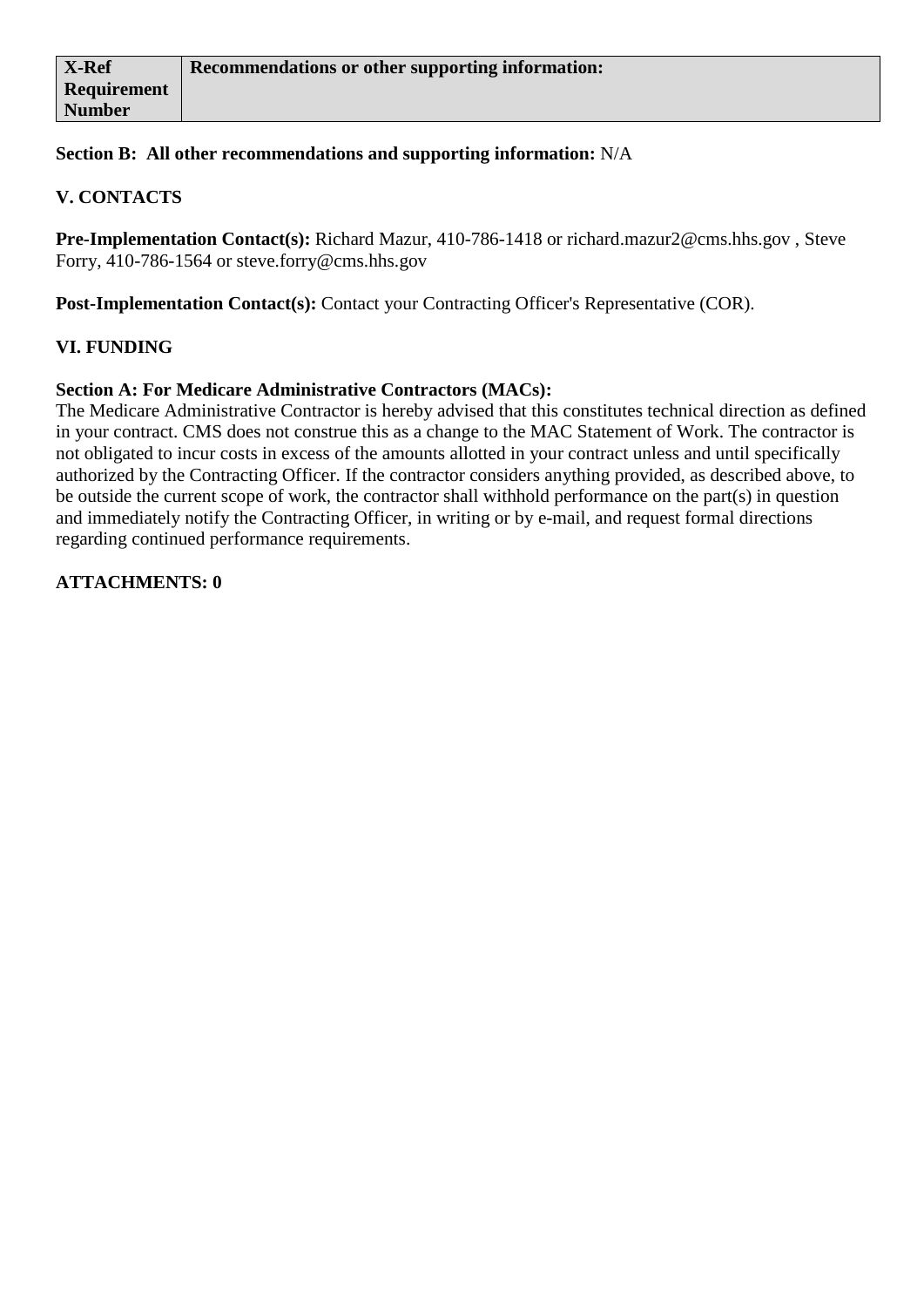# **Medicare Secondary Payer (MSP) Manual Chapter 3 - MSP Provider, Physician, and Other Supplier Billing Requirements**

**Table of Contents** *(Rev. 123, Issued: 08-17-18)*

*20.2.1- Model* **Admission Questions to Ask Medicare Beneficiaries**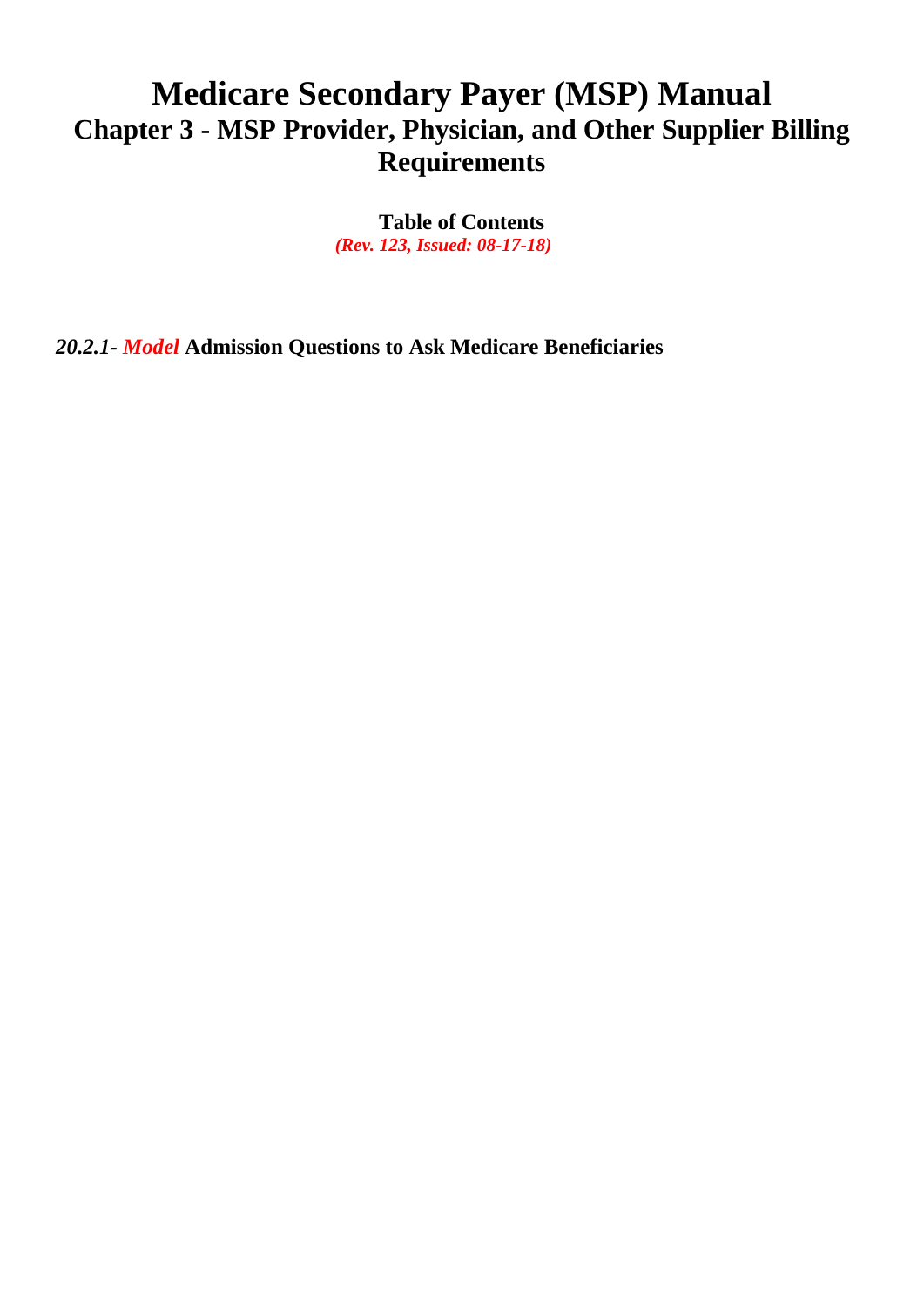# **Medicare Secondary Payer (MSP) Manual Chapter 3 - MSP Provider, Physician, and Other Supplier Billing Requirements**

(Table of Contents)  *(Rev. 123, Issued: 08-17-18)*

# <span id="page-6-0"></span>**20.1 - General Policy**

*(Rev. 123, Issued: 08-17-18, Effective: 11-20-18, Implementation: 11-20-18)*

Based on the law and regulations, providers, physicians, and other suppliers are required to file claims with Medicare using billing information obtained from the beneficiary to whom the item or service is furnished. [Section 1862\(b\)\(6\)](http://www.cms.hhs.gov/regulations/) of the Act, (42 USC 1395y(b)(6)), requires all entities seeking payment for any item or service furnished under Part B to complete, on the basis of information obtained from the individual to whom the item or service is furnished, the portion of the claim form relating to the availability of other health insurance. Additionally, [42 CFR 489.20\(g\)](http://www.cms.hhs.gov/regulations/) requires that all providers must agree "to bill other primary payers before billing Medicare."

Thus, any providers, physicians, and other suppliers that bill Medicare for services rendered to Medicare beneficiaries must determine whether or not Medicare is the primary payer for those services. This must be accomplished by asking Medicare beneficiaries, or their representatives, questions concerning the beneficiary's MSP status. Exceptions to this requirement are discussed below in 1*, 3 and 6.* If providers, physicians or other suppliers fail to file correct and accurate claims with Medicare, and a mistaken payment situation is later found to exist, [42 CFR 411.24](http://www.cms.hhs.gov/regulations/) permits Medicare to recover its conditional or mistaken payments.

Section [20.2.1,](#page-11-0) "Admission Questions to Ask Medicare Beneficiaries," *is a model questionnaire that* may be used to determine the correct primary payers of claims for all beneficiary services furnished by a hospital.

**NOTE:** Providers are required to determine whether Medicare is a primary or secondary payer for each inpatient admission of a Medicare beneficiary and outpatient encounter with a Medicare beneficiary prior to submitting a bill to Medicare. It must accomplish this by asking the beneficiary about other insurance coverage. *The model questionnaire in* Section 20.2.1 lists the type of questions *that should be asked* of Medicare beneficiaries for **every** admission, outpatient encounter, or start of care. Exceptions to this requirement are discussed below in 1*, 3 and 6*

#### **EXCEPTIONS**

*.*

These questions may be asked in connection with online access to Common Working File (CWF) *or the X12 270 transmission and the X12 271 response*. (See [§20.2.](#page-10-0)) If the provider lacks access to CWF*, or does not have a copy of the 271 response,* it will follow the procedures found in [§20.2.1.](#page-11-0) *The X12 270 Transaction Set is used to transmit Health Care Eligibility Benefit Inquiries from health care providers, insurers, clearinghouses and other health care adjudication processors. The X12 270 Transaction Set can be used to make an inquiry about the Medicare eligibility of an individual. The X12 271 Transaction Set is the appropriate response mechanism for Health Care Eligibility Benefit Inquiries.*

**NOTE:** There may be situations where more than one payer is primary to Medicare (e.g., liability insurer and GHP). The provider, physician, or other supplier must identify all possible payers.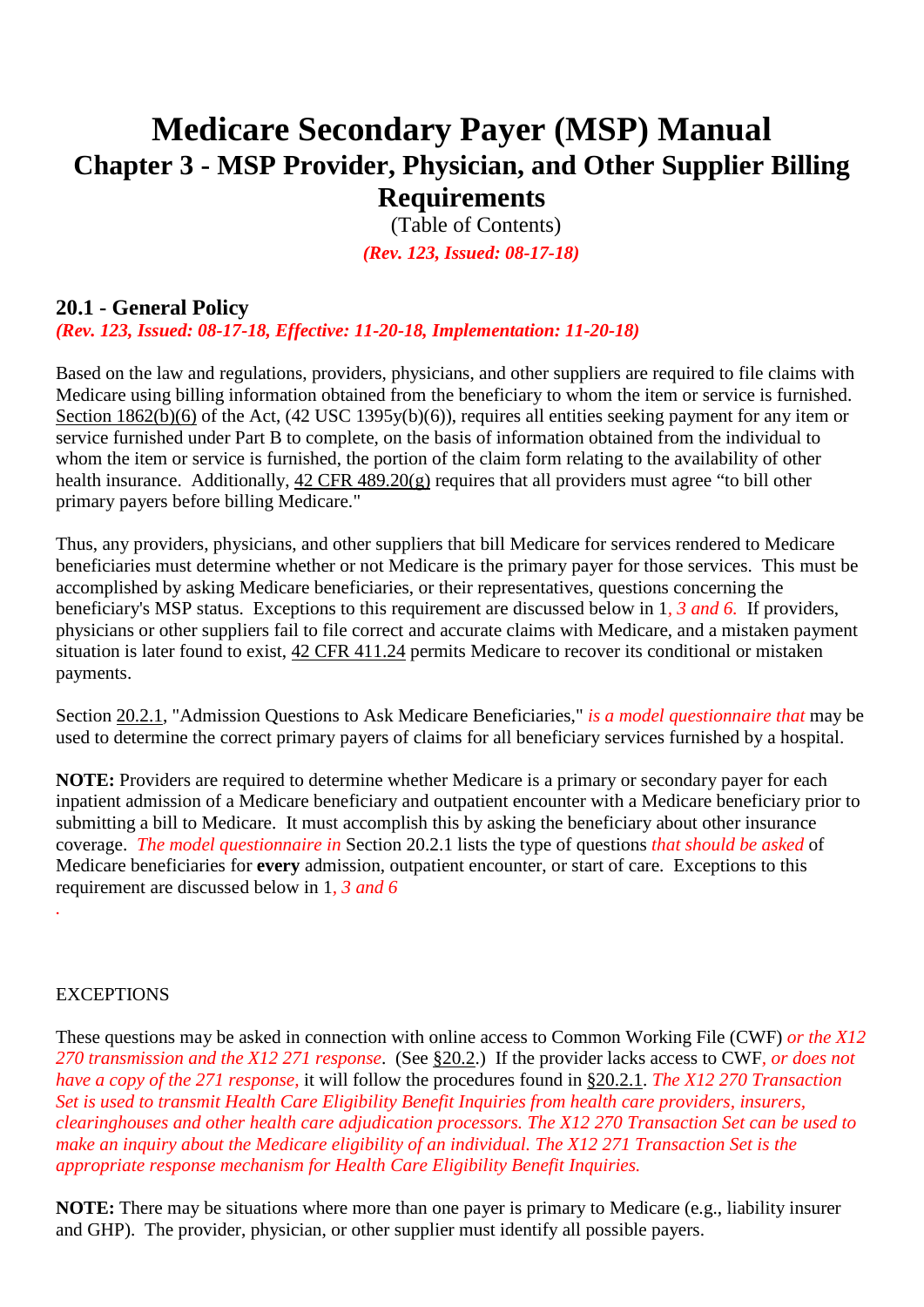This greatly increases the likelihood that the primary payer is billed correctly. Verifying MSP information means confirming that the information previously furnished about the presence or absence of another payer that may be primary to Medicare is correct, clear, and complete, and that no changes have occurred.

## **1. Policy for Hospital Reference Lab Services and Independent Reference Lab Services**

## Background

Section 943 (TREATMENT OF HOSPITALS FOR CERTAIN SERVICES UNDER MEDICARE SECONDARY PAYER (MSP) PROVISIONS) of the Medicare Prescription Drug, Improvement & Modernization Act of 2003 states:

"(a) IN GENERAL. – The Secretary shall not require a hospital (including a critical access hospital) to ask questions (or obtain information) relating to the application of section 1862(b) of the Social Security Act (relating to Medicare Secondary Payer provisions) in the case of reference lab services described in subsection (b), if the Secretary does not impose such requirement in the case of such services furnished by an independent laboratory.

"(b) REFERENCE LABORATORY SERVICES DESCRIBED. – Reference laboratory services described in this subsection are clinical laboratory diagnostic tests (or the interpretation of such tests, or both) furnished without a face-to-face encounter between the individual entitled to benefits under part A or enrolled under part B, or both, and the hospital involved and in which the hospital submits a claim only for such test or interpretation."

## **Policy**

The Centers for Medicare & Medicaid Services (CMS) will not require independent reference laboratories to collect MSP information in order to bill Medicare for reference laboratory services as described in subsection (b) above. Therefore, pursuant to section 943 of The Medicare Prescription Drug, Improvement & Modernization Act of 2003, CMS will not require hospitals to collect MSP information in order to bill Medicare for reference laboratory services as described in subsection (b) above. This policy, however, will not be a valid defense to Medicare's right to recover when a mistaken payment situation is later found to exist.

Contractors shall instruct hospital and independent labs, which have already collected and retained MSP information for beneficiaries, that they may use that information for the billing of non-face-to-face reference lab services. However, in situations when there is a face-to-face encounter with the beneficiary, contractors shall instruct hospitals and independent labs that they are required to collect MSP information from the beneficiary when billing for lab services.

Instructions to contractors on how to process reference lab claims submitted on Form CMS-1500 are available by clicking on the following hyperlink: *[https://www.cms.gov/Regulations-and-](https://www.cms.gov/Regulations-and-Guidance/Guidance/Manuals/Downloads/clm104c26.pdf)[Guidance/Guidance/Manuals/Downloads/clm104c26.pdf](https://www.cms.gov/Regulations-and-Guidance/Guidance/Manuals/Downloads/clm104c26.pdf)* [http://www.cms.hhs.gov/manuals/104\\_claims/clm104c26.pdf](http://www.cms.hhs.gov/manuals/104_claims/clm104c26.pdf) (After you get to chapter 26, click on section 10.2 in the Table of Contents.)

### **2. Policy for Recurring Outpatient Services**

Hospitals must collect MSP information from the beneficiary or his/her representative for hospital outpatients receiving recurring services. Both the initial collection of MSP information and any subsequent verification of this information must be obtained from the beneficiary or his/her representative. Following the initial collection, the MSP information should be verified once every 90 days. If the MSP information collected by the hospital, from the beneficiary or his/her representative and used for billing, is no older than 90 calendar days from the date the service was rendered, then that information may be used to bill Medicare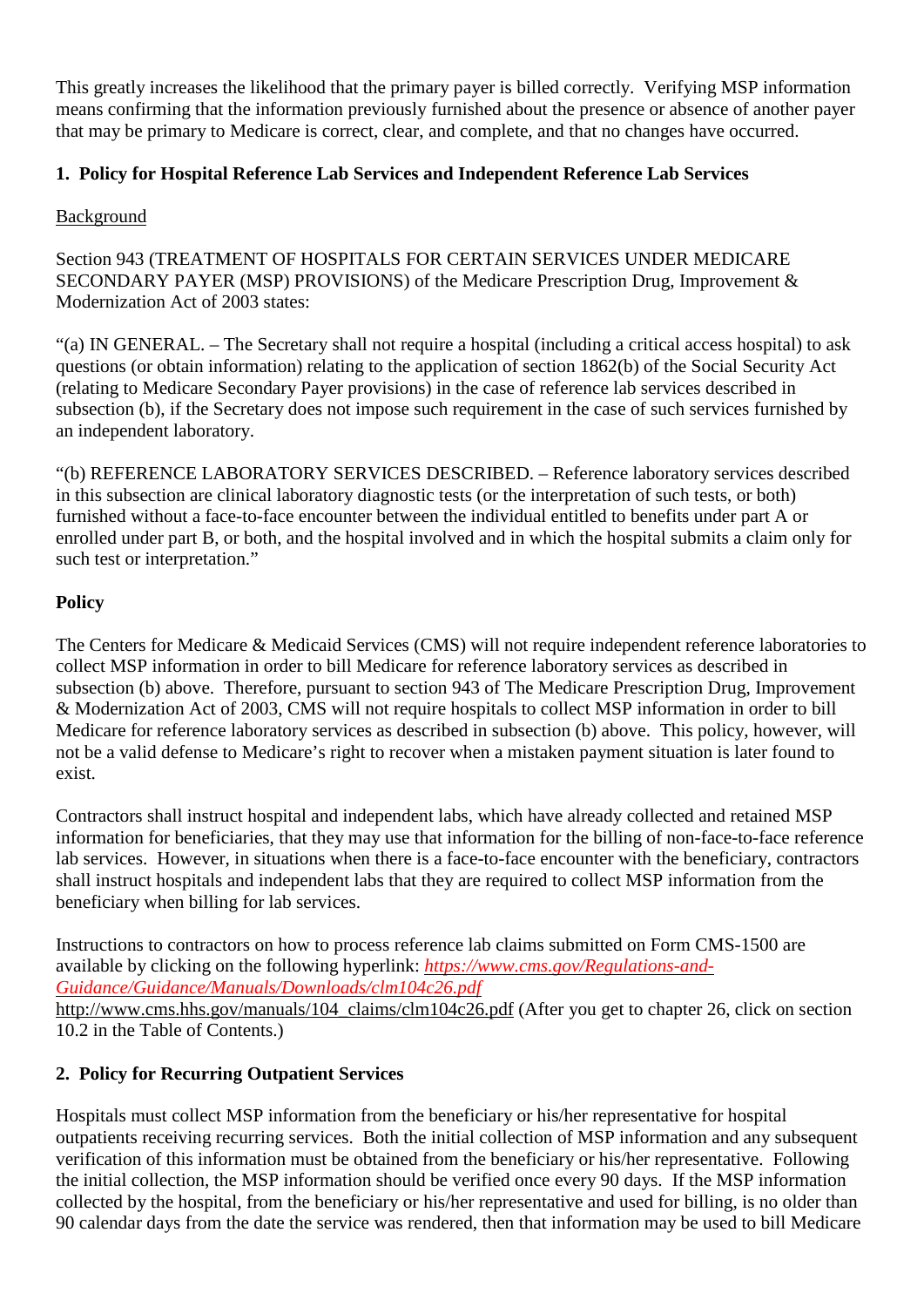for recurring outpatient services furnished by hospitals. This policy, however, will not be a valid defense to Medicare's right to recover when a mistaken payment situation is later found to exist.

**NOTE:** A Medicare beneficiary is considered to be receiving recurring services if he/she receives identical services and treatments on an outpatient basis more than once within a billing cycle.

Hospitals must be able to demonstrate that they collected MSP information from the beneficiary or his/her representative, which is no older than 90 days, when submitting bills for their Medicare patients. Acceptable documentation may be the last (dated) update of the MSP information, either electronic or hardcopy.

#### **3. Policy for Medicare Advantage (MA) Members**

If the beneficiary is a member of an MA plan, hospitals are not required to ask the MSP questions or to collect, maintain, or report this information.

### **4. Policy for Medicare Secondary Payer (MSP) Retirement Dates**

During the intake process, when a beneficiary cannot recall his/her precise retirement date as it relates to coverage under a group health plan as a policyholder or cannot recall the same information as it relates to his/her spouse, as applicable, hospitals must follow the policy below.

When a beneficiary cannot recall his/her retirement date but knows it occurred prior to his/her Medicare entitlement dates, as shown on his/her Medicare card, hospitals report his/her Medicare A entitlement date as the date of retirement. If the beneficiary is a dependent under his/her spouse's group health insurance and the spouse retired prior to the beneficiary's Medicare Part A entitlement date, hospitals report the beneficiary's Medicare entitlement date as his/her retirement date.

If the beneficiary worked beyond his/her Medicare A entitlement date, had coverage under a group health plan during that time, and cannot recall his/her precise date of retirement but the hospital determines it has been at least five years since the beneficiary retired, the hospital enters the retirement date as five years retrospective to the date of admission. (Example: Hospitals report the retirement date as January 4, 1998, if the date of admission is January 4, 2003) As applicable, the same procedure holds for a spouse who had retired at least five years prior to the date of the beneficiary's hospital admission. If a beneficiary's (or spouse's, as applicable) retirement date occurred less than five years ago, the hospital must obtain the retirement date from appropriate informational sources; e.g., former employer or supplemental insurer.

#### **5. Policy for Provider Records Retention of MSP Information**

Title [42 CFR 489.20\(f\)](http://www.cms.hhs.gov/regulations/) states that the provider agrees to maintain a system that, during the admission process, identifies any primary payers other than Medicare, so that incorrect billing and Medicare overpayments can be prevented. Based on this regulation, hospitals must document and maintain MSP information for Medicare beneficiaries. Without this documentation, the contractor would have nothing to audit submitted claims against. CMS recommends that providers retain MSP information for 10 years.

#### **A Obtain Liability or No-Fault Insurance Information**

Providers are required to obtain information on possible Medicare Secondary Payer situations. Medicare patients, or their representatives, at admission or start of care, are asked if the services are for treatment of an injury or illness which resulted from an automobile accident or other incident, for which liability or no-fault insurance may pay, or for which another party is held responsible. This includes an incident that occurs on the provider's premises. The provider obtains the name, address, and policy number of any liability or no-fault insurance company or any other party that may be responsible for payment of medical expenses that resulted from the accident or illness.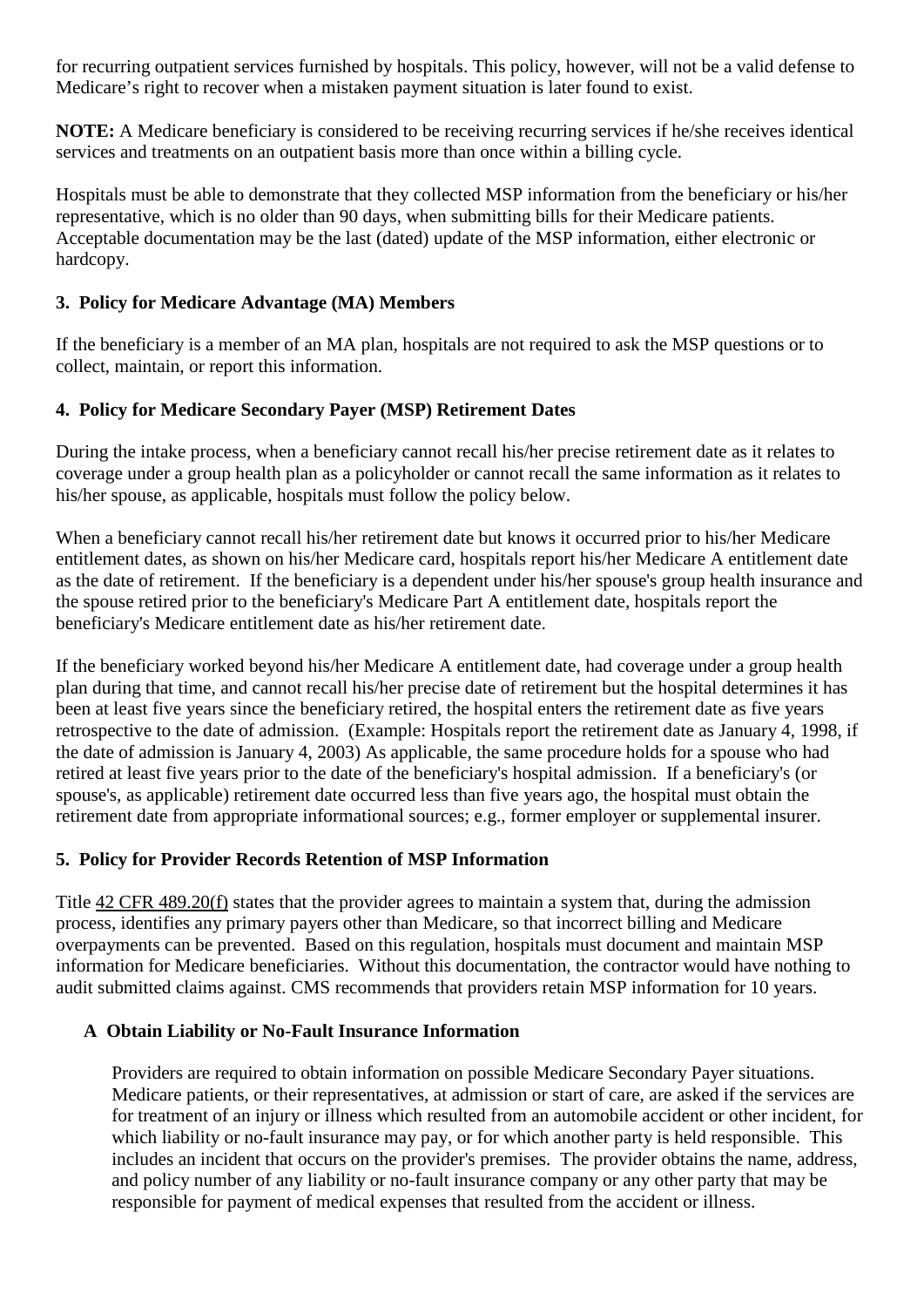#### **B Obtain Workers' Compensation (WC) Information**

Providers are expected to inquire of the beneficiary or representative at the time hospitalization is ordered, at admission, or when the service is rendered, whether the condition is work-related. When the patient or the patient's physician indicates that the condition is work-related or there is other indication that it is work-related, the provider is required to ask the patient or the patient's physician, wherever possible, whether WC is expected to pay. (Generally, where hospital services are covered under a WC program, the WC carrier or the employer will authorize the services in advance.)

If the patient denies that WC benefits are payable for a condition which the provider believes may be covered by WC, a supplementary statement is attached to the billing form containing information about the circumstances of the accident and the reasons it is claimed that WC benefits are not payable.

#### **C Obtain GHP Data from Working Aged Beneficiaries**

To obtain the information needed to ascertain whether to bill a GHP as primary payer, providers ask beneficiaries age 65 or over admitted for inpatient care or receiving outpatient care, or their representatives, selected questions. See Chapter *3, §20.2.1*, of this MSP manual for the model questionnaire. These include the age of the beneficiary, the employment status of the beneficiary and the spouse, whether the beneficiary is covered under a GHP because of the beneficiary's or the spouse's current employment, and the patient's identification number and the name and address of the GHP.

#### **D Obtain GHP Data from Disabled Beneficiaries**

Providers are required to identify individuals who meet the disability provisions by asking every Medicare beneficiary under age 65 if the individual has group health coverage based on their own current employment status or the current employment status of a family member. If the individual has such coverage, the provider requests the name and address of the employer plan and the individual's identification number and bills the plan for primary benefits, except where the provider has information that clearly shows that the employer plan is not primary payer. If the individual responds negatively to either question, or the provider has otherwise determined that the employer plan is not primary payer, the provider bills Medicare for primary benefits.

#### **E Obtain GHP Data from ESRD Beneficiaries**

Health care providers identify beneficiaries who are entitled to Medicare based on ESRD through information available to them (e.g., the beneficiary's Medicare card) and to ascertain whether the services may be payable under a GHP during the 30-month coordination period. Providers determine whether the services were rendered in the coordination period by checking their own records, e.g., information contained on Form CMS-2728 or, if the potential Medicare payment is \$50 or more, with other providers or facilities, or the beneficiary's physician, if necessary, to determine the date the individual started a regular course of dialysis or the date the individual received a kidney transplant (or entered a hospital to receive a transplant) or the date an individual began a course of home dialysis. If the individual is in the 30-month coordination period, the provider asks if the beneficiary is insured under a group health insurance plan of his or her own, or as a family member. If the response is yes, the provider asks for the name and address of the plan and the beneficiary's identification number. A coordination of benefits (COB) period may be applicable even if an ESRD beneficiary or his (her) spouse is not currently employed throughout the COB period. The beginning date of a COB period is different when an individual receives a kidney transplant or receives home dialysis than when an individual receives regular (outpatient) dialysis (3-month waiting period).

If the information obtained does not indicate GHP coverage, the provider annotates the bill to that effect (e.g., GHP coverage lapsed, benefits exhausted). If the information indicates that GHP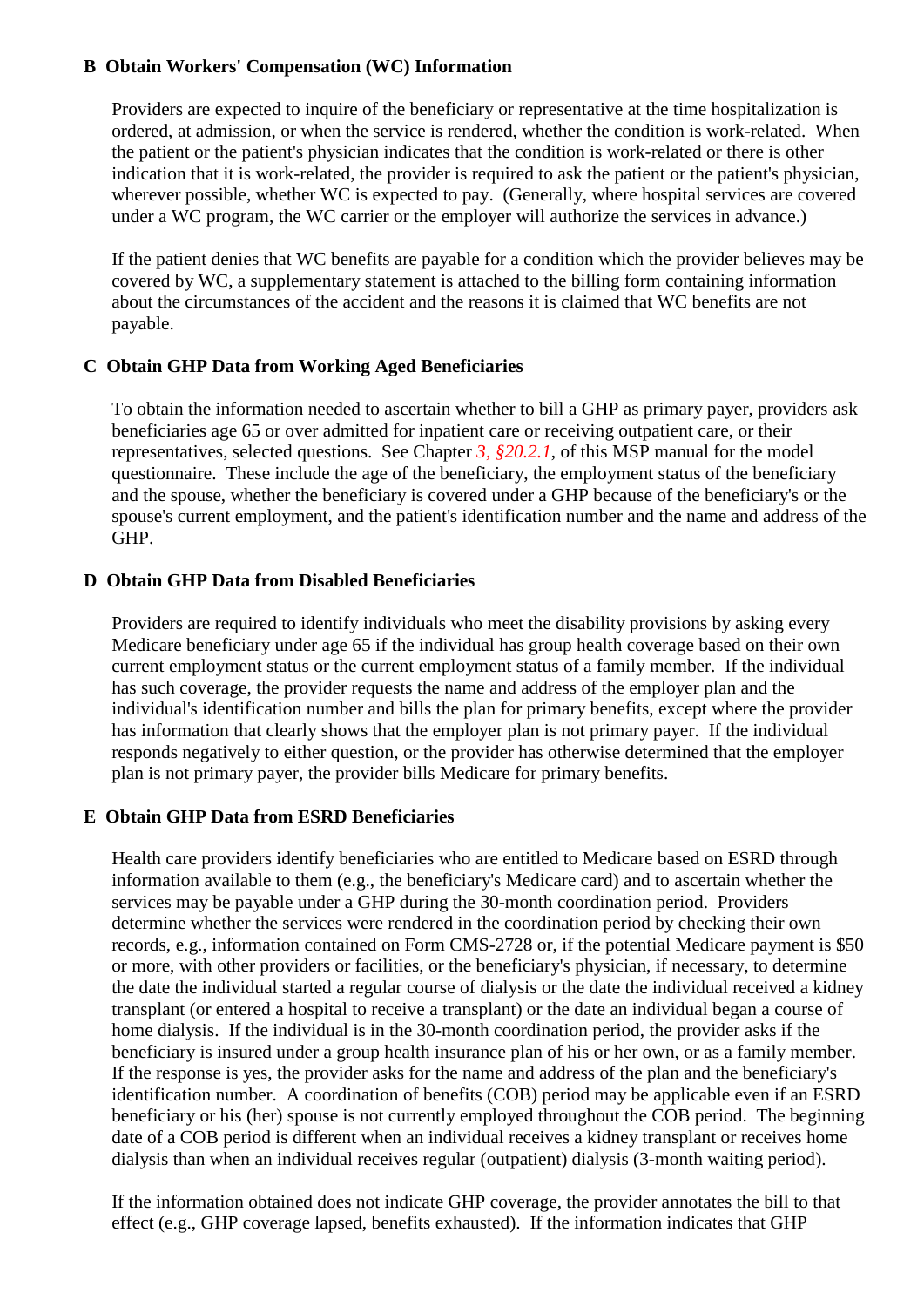coverage exists, the provider obtains the information indicated above from the beneficiary or the beneficiary's representative.

### *6. Policy for Provider Based and Non-Provider Based Services, such as Ambulance Services*

*Some hospitals offer provider based services, such as a transfer ambulance service that is affiliated with the hospital. The affiliated provider based service does not need to repeat the MSP questions if the beneficiary has already had their information verified by the provider. In the above example, the hospital-affiliated ambulance provider does not need to ask the MSP questions if the beneficiary is seen by the hospital admissions staff. The admissions staff shall verify the beneficiary's insurance information and it bills the appropriate insurer for the ambulance service.*

*However, if the provider is an independent provider (such as if the ambulance provider above were not affiliated with the hospital), then the independent provider is responsible for verifying the correct information prior to billing for services.*

For audit purposes, and to ensure that the provider has developed for other primary payer coverage, the provider retains a record of the development or other information on which it based its determination that Medicare is primary payer. See Chapter 5, §30, for action to take where a claim is received for primary benefits and there is reason to believe that Medicare may be secondary payer.

# <span id="page-10-0"></span>**20.2 - Verification of Medicare Secondary Payer (MSP) Online Data and Use of Admission Questions**

*(Rev. 123, Issued: 08-17-18, Effective: 11-20-18, Implementation: 11-20-18)*

### MSP Online Data Elements

Providers with online capability may now access the following MSP information via CWF from the CWF MSP auxiliary file:

- MSP effective date:
- MSP termination date;
- Patient relationship;
- Subscriber name;
- Subscriber policy number;
- Insurer type;
- Insurer information: Name, group number, address, city, State, and ZIP code;
- MSP type;
- Remarks code;
- Employer information: Name, address, city, State, and ZIP code; and
- Employee data: ID number, and information.

At the provider's discretion, these data may be viewed during either the admission or the billing process. However, the data must be viewed before a bill is submitted to Medicare, and should ideally be viewed before the patient leaves the hospital.

If *the model questionnaire is* used during *the* admission*s process*, the provider will verify each data element by using the questions found in [§20.2.1](#page-6-0) to help identify other payers that may be primary to Medicare. It will comply with any instructions that follow a particular question. *Note: If the provider has the ability to*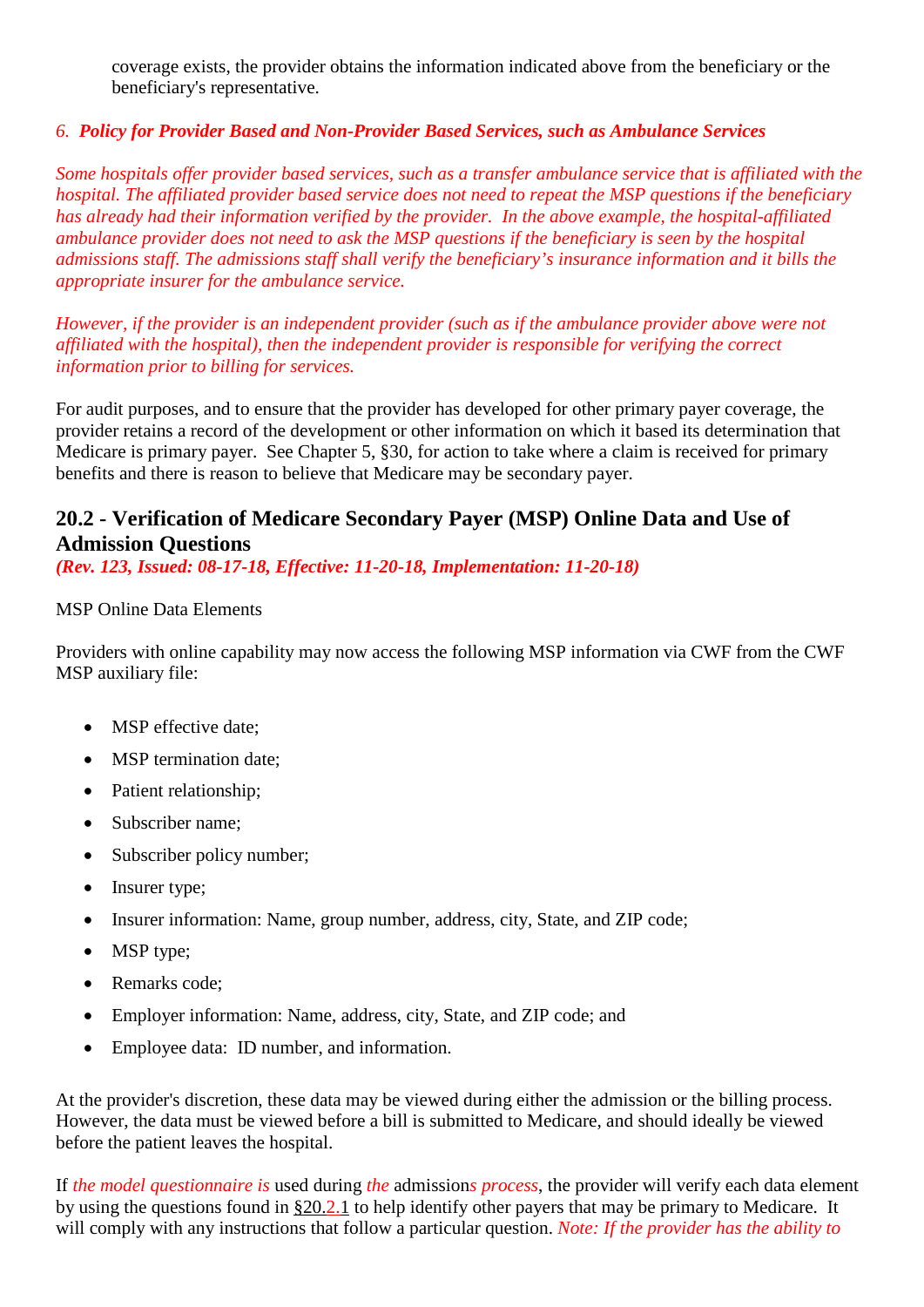*submit and receive a X12 270/271 transaction, the admission staff shall ask the beneficiary if any insurance information found on CWF, or the X12 271 response, has changed in lieu of asking all the MSP questions. When submitting the X12 270 transaction the provider must include the beneficiary entitlement date to be sure all MSP periods are received on the X12 271 response. If there are no changes or updates to the beneficiary's insurance then there is no need to ask the questions. However, having access to CWF or the X12 270/271 transaction does not absolve the provider of its responsibility from asking the MSP questions as necessary. If there are changes to the insurance information, or if there is uncertainty regarding information based on conversation, then the provider must ask the MSP questions. Providers must make a notation for auditing purposes that all the questions were not asked upon admission, or during the telephone interview/screening, based on the beneficiary's statement that their insurance information has not changed or does not require updating. The Medicare contractor shall request this notation and confirmation during its hospital review. If the provider lacks access to CWF or it does not utilize the X12 270/271 transaction the provider shall follow the procedures found under §20.2.1. This means the provider shall ask the beneficiary the necessary MSP questions to determine the correct primary payer. The providers are held liable to obtain the correct MSP information so claims are billed to the correct primary payer accordingly per the CMS regulations 42 CFR § 489.20.*

# <span id="page-11-0"></span>**20.2.1 –** *Model* **Admission Questions to Ask Medicare Beneficiaries**

*(Rev. 123, Issued: 08-17-18, Effective: 11-20-18, Implementation: 11-20-18)*

The following *model* questionnaire contains questions that can be used to ask Medicare beneficiaries upon each inpatient and outpatient admission. Providers may use this as a guide to help identify other payers that may be primary to Medicare. This questionnaire is a model of the type of questions that may be asked to help identify Medicare Secondary Payer (MSP) situations. If you choose to use this *model* questionnaire, please note that it was developed to be used in sequence. Instructions are listed after the questions to facilitate transition between questions. The instructions will direct the patient to the next appropriate question to determine MSP situations.

# **PART I**

1. Are you receiving Black Lung (BL) Benefits?

\_\_\_ Yes; Date benefits began: MM/DD/CCYY

### **BL IS PRIMARY PAYER ONLY FOR CLAIMS RELATED TO BL.**

\_\_\_ No.

2. Are the services to be paid by a government research program?

 $\equiv$  Yes.

### **GOVERNMENT RESEARCH PROGRAM WILL PAY PRIMARY BENEFITS FOR THESE SERVICES.**

\_\_\_ No.

3. Has the Department of Veterans Affairs (DVA) authorized and agreed to pay for your care at this facility?

Yes.

### **DVA IS PRIMARY FOR THESE SERVICES.**

 $\_\_$  No.

4. Was the illness/injury due to a work-related accident/condition?

\_\_\_\_\_\_\_\_\_\_\_\_\_\_\_\_\_\_\_\_\_\_\_\_\_\_\_\_\_\_\_\_\_\_\_\_\_\_\_\_\_\_\_\_\_\_\_\_\_\_\_\_\_\_

\_\_\_ Yes; Date of injury/illness: MM/DD/CCYY

Name and address of workers' compensation plan (WC) plan: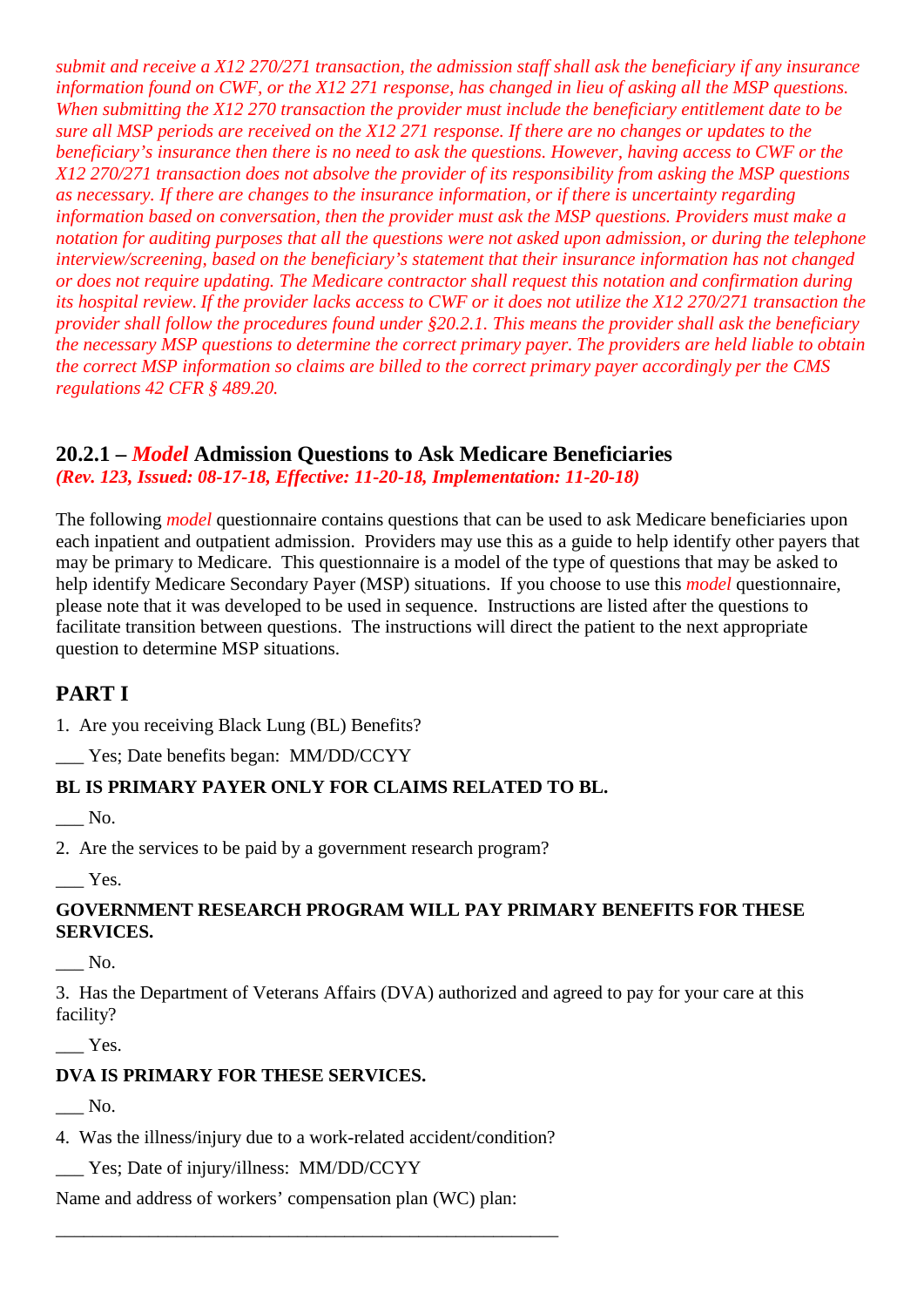Policy or identification number: \_\_\_\_\_\_\_\_\_\_\_\_

Name and address of your employer:

## **WC IS PRIMARY PAYER ONLY FOR CLAIMS FOR WORK-RELATED INJURIES OR ILLNESS, GO TO PART III.**

\_\_\_ No. **GO TO PART II.**

# **PART II**

1. Was illness/injury due to a non-work-related accident?

\_\_\_\_\_\_\_\_\_\_\_\_\_\_\_\_\_\_\_\_\_\_\_\_\_\_\_\_\_\_\_\_\_\_\_\_\_\_\_\_\_\_\_\_\_\_\_\_\_\_\_\_\_\_ \_\_\_\_\_\_\_\_\_\_\_\_\_\_\_\_\_\_\_\_\_\_\_\_\_\_\_\_\_\_\_\_\_\_\_\_\_\_\_\_\_\_\_\_\_\_\_\_\_\_\_\_\_\_ \_\_\_\_\_\_\_\_\_\_\_\_\_\_\_\_\_\_\_\_\_\_\_\_\_\_\_\_\_\_\_\_\_\_\_\_\_\_\_\_\_\_\_\_\_\_\_\_\_\_\_\_\_\_

\_\_\_\_\_\_\_\_\_\_\_\_\_\_\_\_\_\_\_\_\_\_\_\_\_\_\_\_\_\_\_\_\_\_\_\_\_\_\_\_\_\_\_\_\_\_\_\_\_\_\_\_\_\_ \_\_\_\_\_\_\_\_\_\_\_\_\_\_\_\_\_\_\_\_\_\_\_\_\_\_\_\_\_\_\_\_\_\_\_\_\_\_\_\_\_\_\_\_\_\_\_\_\_\_\_\_\_\_ \_\_\_\_\_\_\_\_\_\_\_\_\_\_\_\_\_\_\_\_\_\_\_\_\_\_\_\_\_\_\_\_\_\_\_\_\_\_\_\_\_\_\_\_\_\_\_\_\_\_\_\_\_\_ \_\_\_\_\_\_\_\_\_\_\_\_\_\_\_\_\_\_\_\_\_\_\_\_\_\_\_\_\_\_\_\_\_\_\_\_\_\_\_\_\_\_\_\_\_\_\_\_\_\_\_\_\_\_

\_\_\_ Yes; Date of accident: MM/DD/CCYY

\_\_\_ No. **GO TO PART III**

2. Is no-fault insurance available? (No-fault insurance is insurance that pays for health care services resulting from injury to you or damage to your property regardless of who is at fault for causing the accident.)

\_\_\_Yes.

Name and address of no-fault insurer(s) and no-fault insurance policy owner:

\_\_\_\_\_\_\_\_\_\_\_\_\_\_\_\_\_\_\_\_\_\_\_\_\_\_\_\_\_\_\_\_\_\_\_\_\_\_\_\_\_\_\_\_\_\_\_\_\_\_\_\_\_\_ \_\_\_\_\_\_\_\_\_\_\_\_\_\_\_\_\_\_\_\_\_\_\_\_\_\_\_\_\_\_\_\_\_\_\_\_\_\_\_\_\_\_\_\_\_\_\_\_\_\_\_\_\_\_ \_\_\_\_\_\_\_\_\_\_\_\_\_\_\_\_\_\_\_\_\_\_\_\_\_\_\_\_\_\_\_\_\_\_\_\_\_\_\_\_\_\_\_\_\_\_\_\_\_\_\_\_\_\_ \_\_\_\_\_\_\_\_\_\_\_\_\_\_\_\_\_\_\_\_\_\_\_\_\_\_\_\_\_\_\_\_\_\_\_\_\_\_\_\_\_\_\_\_\_\_\_\_\_\_\_\_\_\_ \_\_\_\_\_\_\_\_\_\_\_\_\_\_\_\_\_\_\_\_\_\_\_\_\_\_\_\_\_\_\_\_\_\_\_\_\_\_\_\_\_\_\_\_\_\_\_\_\_\_\_\_\_\_ \_\_\_\_\_\_\_\_\_\_\_\_\_\_\_\_\_\_\_\_\_\_\_\_\_\_\_\_\_\_\_\_\_\_\_\_\_\_\_\_\_\_\_\_\_\_\_\_\_\_\_\_\_\_ \_\_\_\_\_\_\_\_\_\_\_\_\_\_\_\_\_\_\_\_\_\_\_\_\_\_\_\_\_\_\_\_\_\_\_\_\_\_\_\_\_\_\_\_\_\_\_\_\_\_\_\_\_\_ \_\_\_\_\_\_\_\_\_\_\_\_\_\_\_\_\_\_\_\_\_\_\_\_\_\_\_\_\_\_\_\_\_\_\_\_\_\_\_\_\_\_\_\_\_\_\_\_\_\_\_\_\_\_

Insurance claim number(s): \_\_\_\_\_\_\_\_\_\_\_\_\_\_\_\_\_\_\_\_\_\_\_\_

 $\_\_$ No.

3. Is liability insurance available? (Liability insurance is insurance that protects against claims based on negligence, inappropriate action or inaction, which results in injury to someone or damage to property.)

\_\_\_Yes.

Name and address of liability insurer(s) and responsible party:

\_\_\_\_\_\_\_\_\_\_\_\_\_\_\_\_\_\_\_\_\_\_\_\_\_\_\_\_\_\_\_\_\_\_\_\_\_\_\_\_\_\_\_\_\_\_\_\_\_\_\_\_\_\_ \_\_\_\_\_\_\_\_\_\_\_\_\_\_\_\_\_\_\_\_\_\_\_\_\_\_\_\_\_\_\_\_\_\_\_\_\_\_\_\_\_\_\_\_\_\_\_\_\_\_\_\_\_\_ \_\_\_\_\_\_\_\_\_\_\_\_\_\_\_\_\_\_\_\_\_\_\_\_\_\_\_\_\_\_\_\_\_\_\_\_\_\_\_\_\_\_\_\_\_\_\_\_\_\_\_\_\_\_ \_\_\_\_\_\_\_\_\_\_\_\_\_\_\_\_\_\_\_\_\_\_\_\_\_\_\_\_\_\_\_\_\_\_\_\_\_\_\_\_\_\_\_\_\_\_\_\_\_\_\_\_\_\_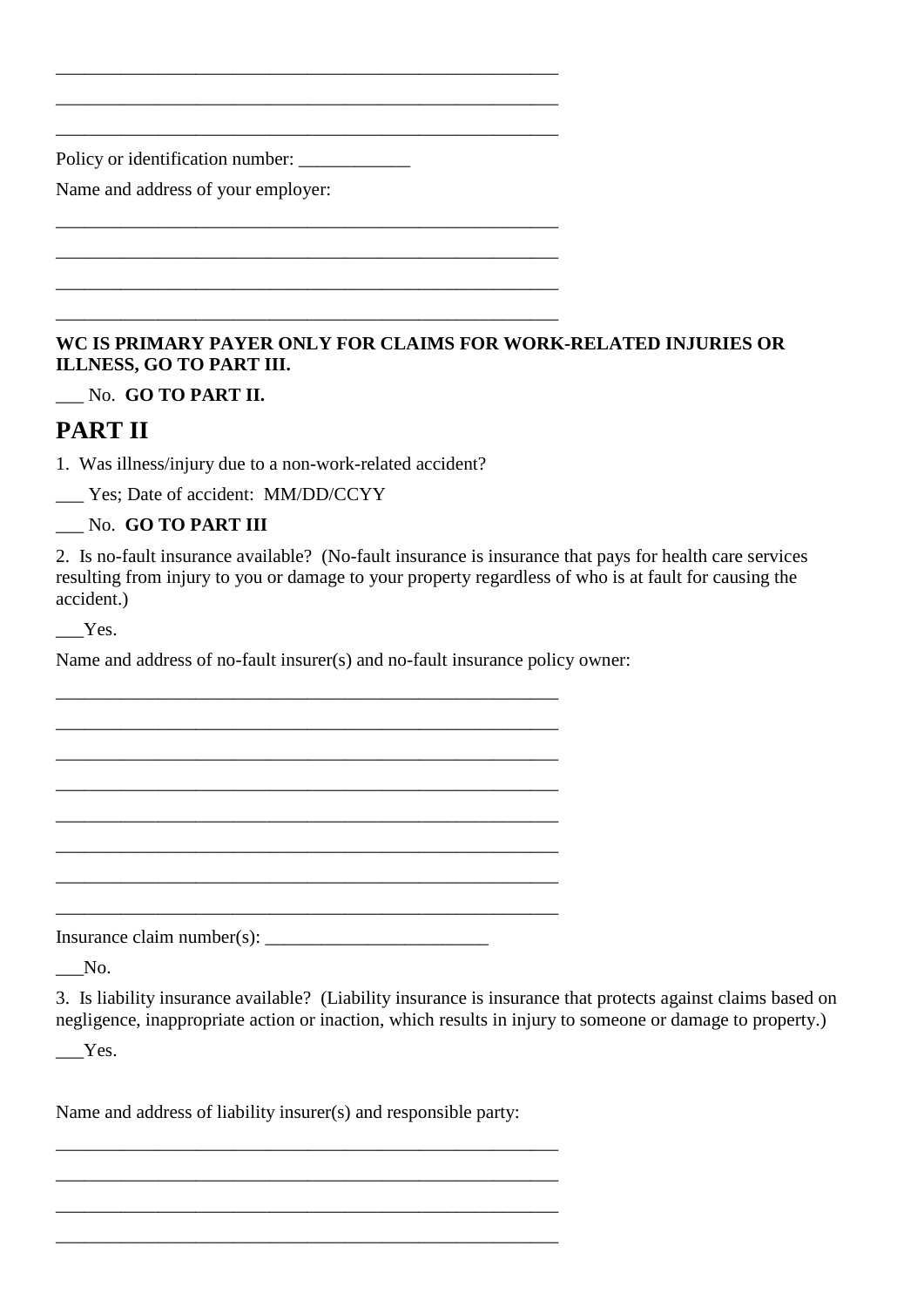Insurance claim number(s):  $\frac{1}{\frac{1}{2}}$ 

\_\_\_\_\_\_\_\_\_\_\_\_\_\_\_\_\_\_\_\_\_\_\_\_\_\_\_\_\_\_\_\_\_\_\_\_\_\_\_\_\_\_\_\_\_\_\_\_\_\_\_\_\_\_ \_\_\_\_\_\_\_\_\_\_\_\_\_\_\_\_\_\_\_\_\_\_\_\_\_\_\_\_\_\_\_\_\_\_\_\_\_\_\_\_\_\_\_\_\_\_\_\_\_\_\_\_\_\_ \_\_\_\_\_\_\_\_\_\_\_\_\_\_\_\_\_\_\_\_\_\_\_\_\_\_\_\_\_\_\_\_\_\_\_\_\_\_\_\_\_\_\_\_\_\_\_\_\_\_\_\_\_\_ \_\_\_\_\_\_\_\_\_\_\_\_\_\_\_\_\_\_\_\_\_\_\_\_\_\_\_\_\_\_\_\_\_\_\_\_\_\_\_\_\_\_\_\_\_\_\_\_\_\_\_\_\_\_

 $\sim$  No.

**NO-FAULT INSURER IS PRIMARY PAYER ONLY FOR THOSE SERVICES RELATED TO THE ACCIDENT. LIABILITY INSURANCE IS PRIMARY PAYER ONLY FOR THOSE SERVICES RELATED TO THE LIABLITY SETTLEMENT, JUDGMENT, OR AWARD. GO TO PART III.**

# **PART III**

1. Are you entitled to Medicare based on:

\_\_\_ Age. **Go to PART IV.**

\_\_\_ Disability. **Go to PART V.**

\_\_\_ End-Stage Renal Disease (ESRD). **Go to PART VI.**

**Please note that both "Age" and "ESRD" OR "Disability" and "ESRD" may be selected simultaneously. An individual cannot be entitled to Medicare based on "Age" and "Disability" simultaneously. Please complete ALL "PARTS" associated with the patient's selections.**

# **PART IV – AGE**

1. Are you currently employed?

Yes.

Name and address of your employer:

\_\_\_ No. If applicable, date of retirement: MM/DD/CCYY

\_\_\_\_\_\_\_\_\_\_\_\_\_\_\_\_\_\_\_\_\_\_\_\_\_\_\_\_\_\_\_\_\_\_\_\_\_\_\_\_\_\_\_\_\_\_\_\_\_\_\_\_\_\_ \_\_\_\_\_\_\_\_\_\_\_\_\_\_\_\_\_\_\_\_\_\_\_\_\_\_\_\_\_\_\_\_\_\_\_\_\_\_\_\_\_\_\_\_\_\_\_\_\_\_\_\_\_\_ \_\_\_\_\_\_\_\_\_\_\_\_\_\_\_\_\_\_\_\_\_\_\_\_\_\_\_\_\_\_\_\_\_\_\_\_\_\_\_\_\_\_\_\_\_\_\_\_\_\_\_\_\_\_ \_\_\_\_\_\_\_\_\_\_\_\_\_\_\_\_\_\_\_\_\_\_\_\_\_\_\_\_\_\_\_\_\_\_\_\_\_\_\_\_\_\_\_\_\_\_\_\_\_\_\_\_\_\_

\_\_\_No. Never Employed.

2. Do you have a spouse who is currently employed?

Yes.

Name and address of your spouse's employer:

\_\_\_ No. If applicable, date of retirement: MM/DD/CCYY

\_\_\_\_\_\_\_\_\_\_\_\_\_\_\_\_\_\_\_\_\_\_\_\_\_\_\_\_\_\_\_\_\_\_\_\_\_\_\_\_\_\_\_\_\_\_\_\_\_\_\_\_\_\_ \_\_\_\_\_\_\_\_\_\_\_\_\_\_\_\_\_\_\_\_\_\_\_\_\_\_\_\_\_\_\_\_\_\_\_\_\_\_\_\_\_\_\_\_\_\_\_\_\_\_\_\_\_\_ \_\_\_\_\_\_\_\_\_\_\_\_\_\_\_\_\_\_\_\_\_\_\_\_\_\_\_\_\_\_\_\_\_\_\_\_\_\_\_\_\_\_\_\_\_\_\_\_\_\_\_\_\_\_ \_\_\_\_\_\_\_\_\_\_\_\_\_\_\_\_\_\_\_\_\_\_\_\_\_\_\_\_\_\_\_\_\_\_\_\_\_\_\_\_\_\_\_\_\_\_\_\_\_\_\_\_\_\_

\_\_\_No. Never Employed.

**IF THE PATIENT ANSWERED "NO" TO BOTH QUESTIONS 1 AND 2, MEDICARE IS PRIMARY UNLESS THE PATIENT ANSWERED "YES" TO QUESTIONS IN PART I OR II. DO NOT PROCEED FURTHER.**

3. Do you have group health plan (GHP) coverage based on your own or a spouse's current employment?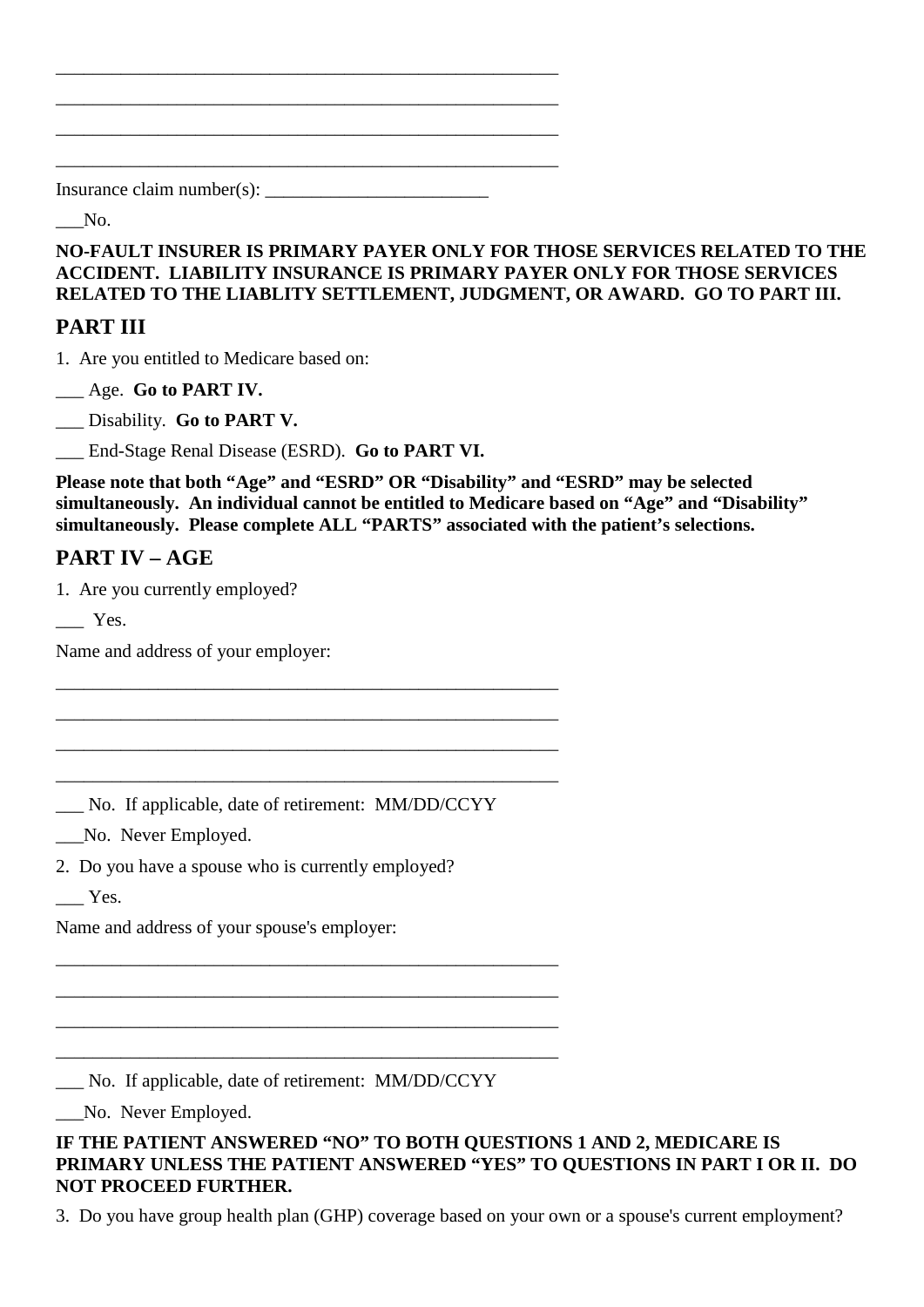Yes, both.

Yes, self.

\_\_\_ Yes, spouse.

#### \_\_\_ No. **STOP. MEDICARE IS PRIMARY PAYER UNLESS THE PATIENT ANSWERED YES TO THE QUESTIONS IN PART I OR II.**

4. If you have GHP coverage based on your own current employment, does your employer that sponsors or contributes to the GHP employ 20 or more employees?

## \_\_\_ Yes. **GHP IS PRIMARY. OBTAIN THE FOLLOWING INFORMATION.**

\_\_\_\_\_\_\_\_\_\_\_\_\_\_\_\_\_\_\_\_\_\_\_\_\_\_\_\_\_\_\_\_\_\_\_\_\_\_\_\_\_\_\_\_\_\_\_\_\_\_\_\_\_\_ \_\_\_\_\_\_\_\_\_\_\_\_\_\_\_\_\_\_\_\_\_\_\_\_\_\_\_\_\_\_\_\_\_\_\_\_\_\_\_\_\_\_\_\_\_\_\_\_\_\_\_\_\_\_ \_\_\_\_\_\_\_\_\_\_\_\_\_\_\_\_\_\_\_\_\_\_\_\_\_\_\_\_\_\_\_\_\_\_\_\_\_\_\_\_\_\_\_\_\_\_\_\_\_\_\_\_\_\_ \_\_\_\_\_\_\_\_\_\_\_\_\_\_\_\_\_\_\_\_\_\_\_\_\_\_\_\_\_\_\_\_\_\_\_\_\_\_\_\_\_\_\_\_\_\_\_\_\_\_\_\_\_\_

Name and address of GHP:

Policy identification number (this number is sometimes referred to as the health insurance benefit package number):

Group identification number: \_\_\_\_\_\_\_\_\_\_\_\_\_\_\_\_\_\_\_\_\_\_\_\_\_

Membership number (prior to the Health Insurance Portability and Accountability Act (HIPAA), this number was frequently the individual's Social Security Number (SSN); it is the unique identifier assigned to the policyholder/patient):  $\Box$ 

Name of policyholder/named insured:

Relationship to patient: \_\_\_\_\_\_\_\_\_\_\_\_\_\_\_\_\_\_\_\_\_\_\_\_\_\_\_\_\_\_\_

\_\_\_\_\_\_\_\_\_\_\_\_\_\_\_\_\_\_\_\_\_\_\_\_\_\_\_\_\_\_\_\_\_\_\_\_\_\_\_\_\_\_\_\_\_\_\_\_\_\_\_\_\_\_ \_\_\_\_\_\_\_\_\_\_\_\_\_\_\_\_\_\_\_\_\_\_\_\_\_\_\_\_\_\_\_\_\_\_\_\_\_\_\_\_\_\_\_\_\_\_\_\_\_\_\_\_\_\_ \_\_\_\_\_\_\_\_\_\_\_\_\_\_\_\_\_\_\_\_\_\_\_\_\_\_\_\_\_\_\_\_\_\_\_\_\_\_\_\_\_\_\_\_\_\_\_\_\_\_\_\_\_\_ \_\_\_\_\_\_\_\_\_\_\_\_\_\_\_\_\_\_\_\_\_\_\_\_\_\_\_\_\_\_\_\_\_\_\_\_\_\_\_\_\_\_\_\_\_\_\_\_\_\_\_\_\_\_

 $\_$  No.

5. If you have GHP coverage based on your spouse's current employment, does your spouse's employer, that sponsors or contributes to the GHP, employ 20 or more employees?

### \_\_\_ Yes. **GHP IS PRIMARY. OBTAIN THE FOLLOWING INFORMATION.**

Name and address of GHP:

Policy identification number (this number is sometimes referred to as the health insurance benefit package number): \_\_\_\_\_\_\_\_\_\_\_\_\_\_\_\_\_\_\_\_\_\_\_\_

Group identification number: \_\_\_\_\_\_\_\_\_\_\_\_\_\_\_\_\_\_\_\_\_\_\_\_\_

Membership number (prior to HIPAA, this number was frequently the individual's SSN; it is the unique identifier assigned to the policyholder/patient): \_\_\_\_\_\_\_\_\_\_\_\_\_\_\_\_\_\_\_\_\_\_\_\_\_\_\_\_\_\_\_\_

Name of policyholder/named insured: \_\_\_\_\_\_\_\_\_\_\_\_\_\_\_\_\_\_\_\_\_\_\_\_\_\_\_\_\_\_

Relationship to patient:

 $\overline{\phantom{a}}$  No.

**IF THE PATIENT ANSWERED "NO" TO BOTH QUESTIONS 4 AND 5, MEDICARE IS PRIMARY UNLESS THE PATIENT ANSWERED "YES" TO QUESTIONS IN PART I OR II.**

# **PART V – DISABILITY**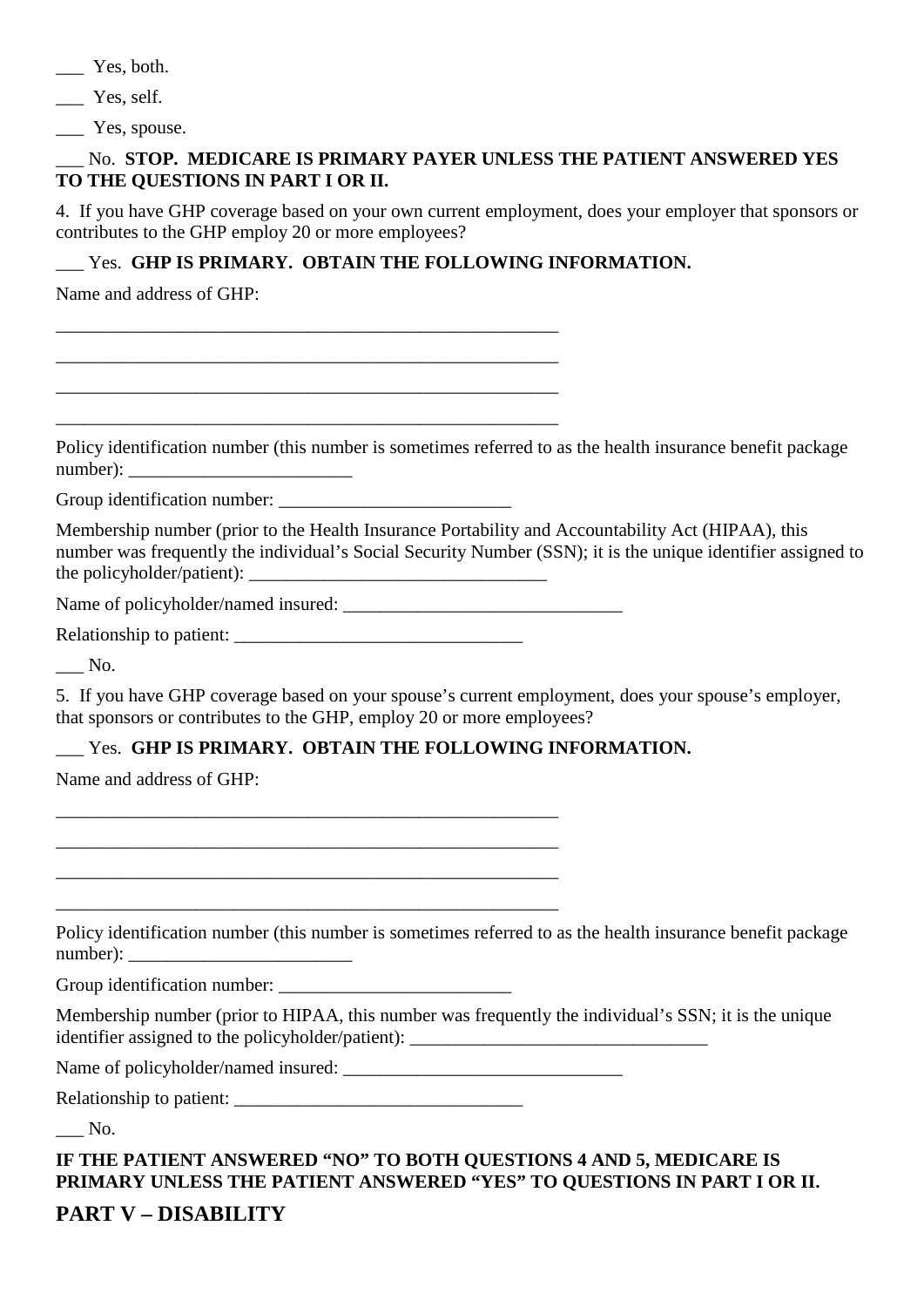| 1. Are you currently employed?                                                                                                                                |  |
|---------------------------------------------------------------------------------------------------------------------------------------------------------------|--|
| $\equiv$ Yes.                                                                                                                                                 |  |
| Name and address of your employer:                                                                                                                            |  |
|                                                                                                                                                               |  |
|                                                                                                                                                               |  |
|                                                                                                                                                               |  |
|                                                                                                                                                               |  |
| No. If applicable, date of retirement: MM/DD/CCYY                                                                                                             |  |
| No. Never Employed.                                                                                                                                           |  |
| 2. Do you have a spouse who is currently employed?<br>$\equiv$ Yes.                                                                                           |  |
| Name and address of your spouse's employer:                                                                                                                   |  |
|                                                                                                                                                               |  |
|                                                                                                                                                               |  |
|                                                                                                                                                               |  |
| No. If applicable, date of retirement: MM/DD/CCYY                                                                                                             |  |
| No. Never Employed.                                                                                                                                           |  |
| 3. Do you have group health plan (GHP) coverage based on your own or a spouse's current employment?                                                           |  |
| $\equiv$ Yes, both.                                                                                                                                           |  |
| Yes, self.                                                                                                                                                    |  |
| <u>yes</u> , spouse.                                                                                                                                          |  |
| No.                                                                                                                                                           |  |
| 4. Are you covered under the GHP of a family member other than your spouse?                                                                                   |  |
| Yes.                                                                                                                                                          |  |
| Name and address of your family member's employer:                                                                                                            |  |
|                                                                                                                                                               |  |
|                                                                                                                                                               |  |
|                                                                                                                                                               |  |
|                                                                                                                                                               |  |
| No.                                                                                                                                                           |  |
| IF THE PATIENT ANSWERED "NO" TO QUESTIONS 1, 2, 3, AND 4, STOP. MEDICARE IS<br>PRIMARY UNLESS THE PATIENT ANSWERED "YES" TO QUESTIONS IN PART I OR 11.        |  |
| 5. If you have GHP coverage based on your own current employment, does your employer that sponsors or<br>contributes to the GHP employ 100 or more employees? |  |

\_\_\_ Yes. **GHP IS PRIMARY. OBTAIN THE FOLLOWING INFORMATION.**

\_\_\_\_\_\_\_\_\_\_\_\_\_\_\_\_\_\_\_\_\_\_\_\_\_\_\_\_\_\_\_\_\_\_\_\_\_\_\_\_\_\_\_\_\_\_\_\_\_\_\_\_\_\_ \_\_\_\_\_\_\_\_\_\_\_\_\_\_\_\_\_\_\_\_\_\_\_\_\_\_\_\_\_\_\_\_\_\_\_\_\_\_\_\_\_\_\_\_\_\_\_\_\_\_\_\_\_\_

Name and address of GHP: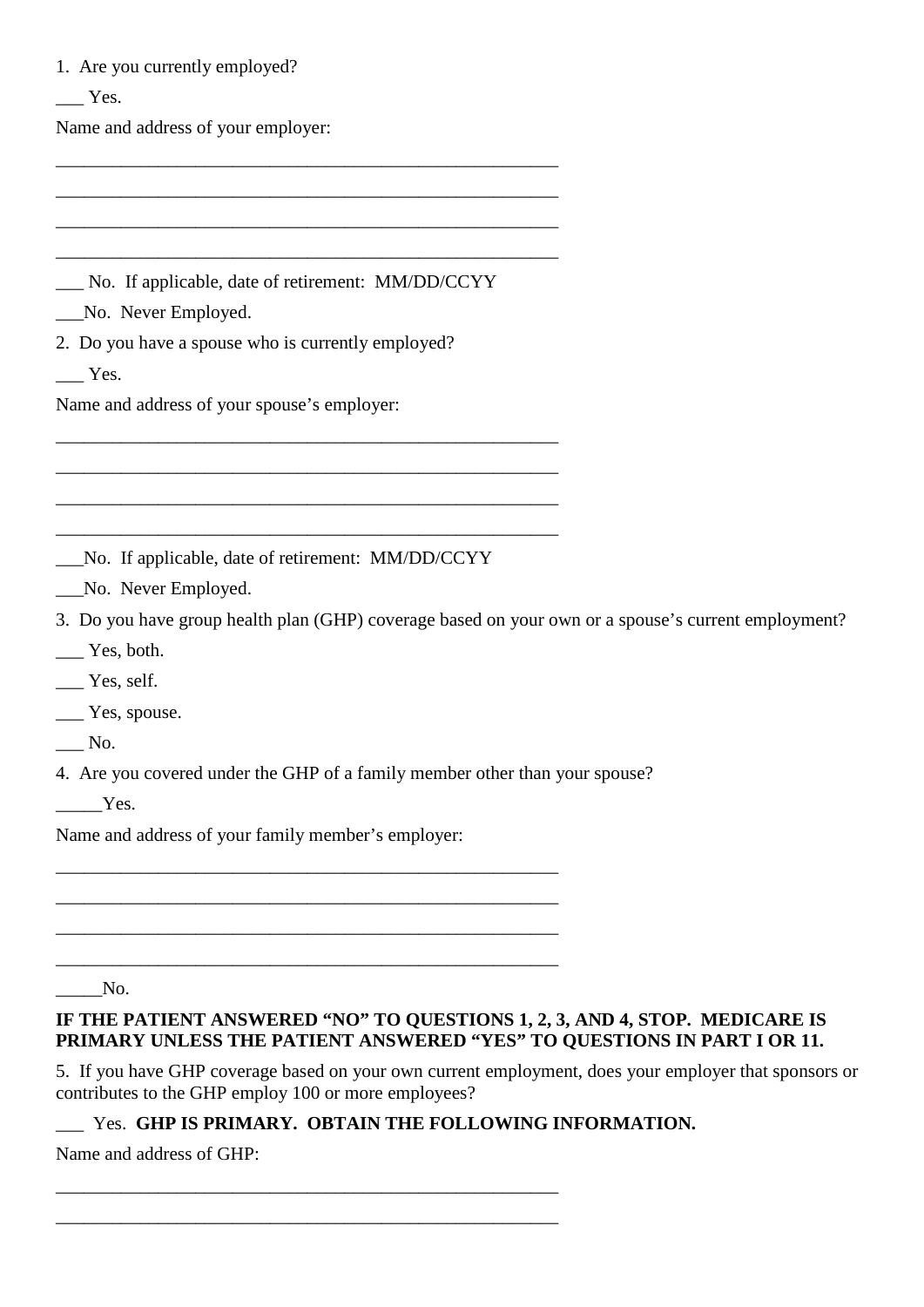\_\_\_\_\_\_\_\_\_\_\_\_\_\_\_\_\_\_\_\_\_\_\_\_\_\_\_\_\_\_\_\_\_\_\_\_\_\_\_\_\_\_\_\_\_\_\_\_\_\_\_\_\_\_ \_\_\_\_\_\_\_\_\_\_\_\_\_\_\_\_\_\_\_\_\_\_\_\_\_\_\_\_\_\_\_\_\_\_\_\_\_\_\_\_\_\_\_\_\_\_\_\_\_\_\_\_\_\_ Policy identification number (this number is sometimes referred to as the health insurance benefit package number): \_\_\_\_\_\_\_\_\_\_\_\_\_\_\_\_\_\_\_\_\_\_\_\_ Group identification number: Membership number (prior to HIPAA, this number was frequently the individual's SSN; it is the unique identifier assigned to the policyholder/patient): \_\_\_\_\_\_\_\_\_\_\_\_\_\_\_\_\_\_\_\_\_\_\_\_\_\_\_\_\_\_\_ Name of policyholder/named insured: Relationship to patient: \_\_\_\_\_\_\_\_\_\_\_\_\_\_\_\_\_\_\_\_\_\_\_\_\_\_\_\_\_\_ \_\_\_ No. 6. If you have GHP coverage based on your spouse's current employment, does your spouse's employer, that sponsors or contributes to the GHP, employ 100 or more employees? \_\_\_ Yes. **GHP IS PRIMARY. OBTAIN THE FOLLOWING INFORMATION.** Name and address of GHP: \_\_\_\_\_\_\_\_\_\_\_\_\_\_\_\_\_\_\_\_\_\_\_\_\_\_\_\_\_\_\_\_\_\_\_\_\_\_\_\_\_\_\_\_\_\_\_\_\_\_\_\_\_\_ \_\_\_\_\_\_\_\_\_\_\_\_\_\_\_\_\_\_\_\_\_\_\_\_\_\_\_\_\_\_\_\_\_\_\_\_\_\_\_\_\_\_\_\_\_\_\_\_\_\_\_\_\_\_ \_\_\_\_\_\_\_\_\_\_\_\_\_\_\_\_\_\_\_\_\_\_\_\_\_\_\_\_\_\_\_\_\_\_\_\_\_\_\_\_\_\_\_\_\_\_\_\_\_\_\_\_\_\_ \_\_\_\_\_\_\_\_\_\_\_\_\_\_\_\_\_\_\_\_\_\_\_\_\_\_\_\_\_\_\_\_\_\_\_\_\_\_\_\_\_\_\_\_\_\_\_\_\_\_\_\_\_\_ Policy identification number (this number is sometimes referred to as the health insurance benefit package number): Group identification number: Membership number (prior to HIPAA, this number was frequently the individual's SSN; it is the unique identifier assigned to the policyholder/patient): Name of policyholder/named insured: \_\_\_\_\_\_\_\_\_\_\_\_\_\_\_\_\_\_\_\_\_\_\_\_\_\_\_\_\_\_ Relationship to patient: \_\_\_ No. 7. If you have GHP coverage based on a family member's current employment, does your family member's employer, that sponsors or contributes to the GHP, employ 100 or more employees? \_\_\_ Yes. **GHP IS PRIMARY. OBTAIN THE FOLLOWING INFORMATION.** Name and address of GHP: \_\_\_\_\_\_\_\_\_\_\_\_\_\_\_\_\_\_\_\_\_\_\_\_\_\_\_\_\_\_\_\_\_\_\_\_\_\_\_\_\_\_\_\_\_\_\_\_\_\_\_\_\_\_ \_\_\_\_\_\_\_\_\_\_\_\_\_\_\_\_\_\_\_\_\_\_\_\_\_\_\_\_\_\_\_\_\_\_\_\_\_\_\_\_\_\_\_\_\_\_\_\_\_\_\_\_\_\_ \_\_\_\_\_\_\_\_\_\_\_\_\_\_\_\_\_\_\_\_\_\_\_\_\_\_\_\_\_\_\_\_\_\_\_\_\_\_\_\_\_\_\_\_\_\_\_\_\_\_\_\_\_\_ \_\_\_\_\_\_\_\_\_\_\_\_\_\_\_\_\_\_\_\_\_\_\_\_\_\_\_\_\_\_\_\_\_\_\_\_\_\_\_\_\_\_\_\_\_\_\_\_\_\_\_\_\_\_ Policy identification number (this number is sometimes referred to as the health insurance benefit package number): Group identification number: \_\_\_\_\_\_\_\_\_\_\_\_\_\_\_\_\_\_\_\_\_\_\_\_\_ Membership number (prior to HIPAA, this number was frequently the individual's SSN; it is the unique identifier assigned to the policyholder/patient): \_\_\_\_\_\_\_\_\_\_\_\_\_\_\_\_\_\_\_\_\_\_\_\_\_\_\_\_\_\_\_

Name of policyholder/named insured: \_\_\_\_\_\_\_\_\_\_\_\_\_\_\_\_\_\_\_\_\_\_\_\_\_\_\_\_\_\_

Relationship to patient: \_\_\_\_\_\_\_\_\_\_\_\_\_\_\_\_\_\_\_\_\_\_\_\_\_\_\_\_\_\_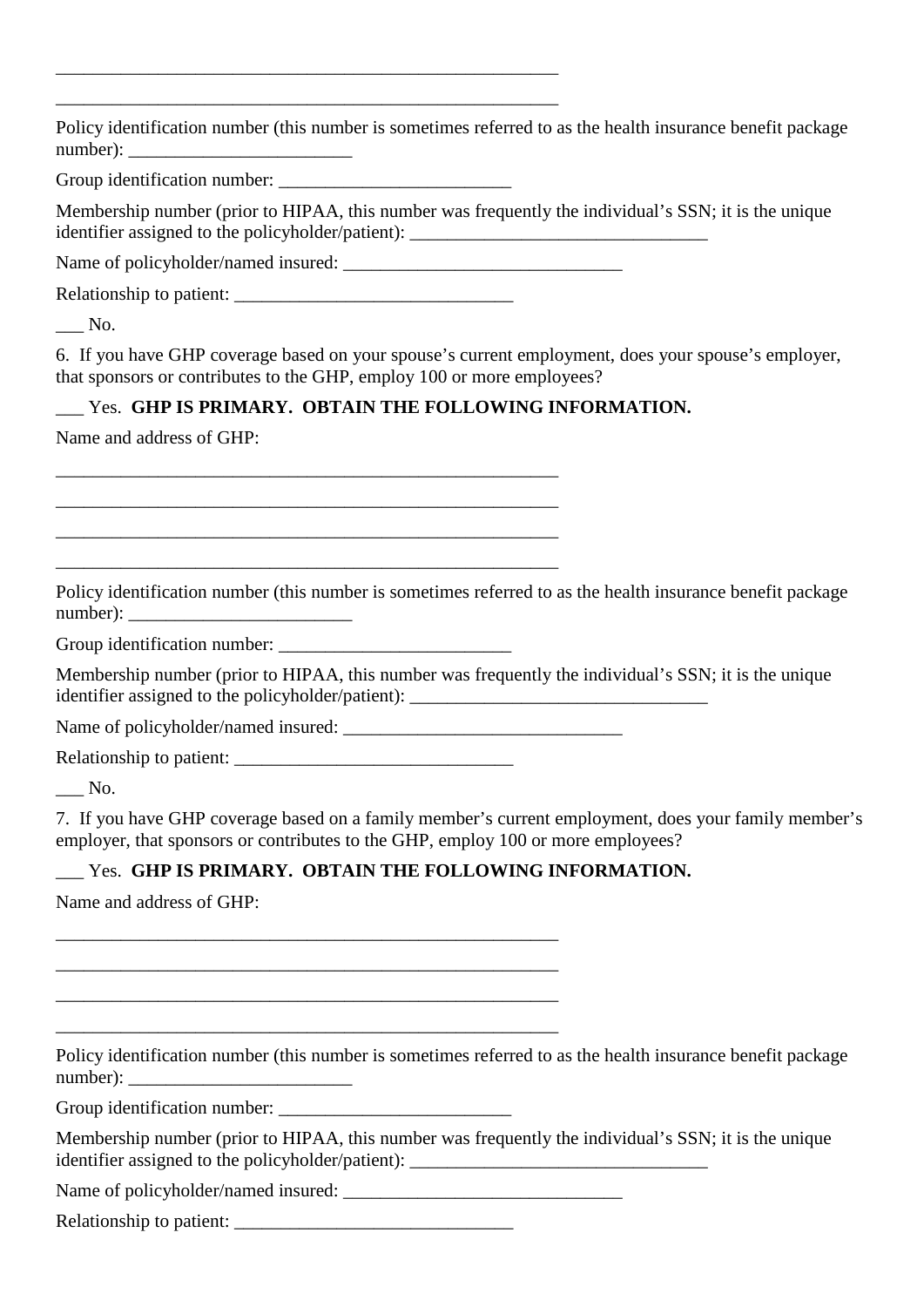### **IF THE PATIENT ANSWERED "NO" TO QUESTIONS 5, 6, and 7, MEDICARE IS PRIMARY UNLESS THE PATIENT ANSWERED "YES" TO QUESTIONS IN PART I OR II.**

# **PART VI – ESRD**

1. Do you have group health plan (GHP) coverage?

 $-$  Yes.

## **IF APPICABLE, YOUR GHP INFORMATION:**

\_\_\_\_\_\_\_\_\_\_\_\_\_\_\_\_\_\_\_\_\_\_\_\_\_\_\_\_\_\_\_\_\_\_\_\_\_\_\_\_\_\_\_\_\_\_\_\_\_\_\_\_\_\_ \_\_\_\_\_\_\_\_\_\_\_\_\_\_\_\_\_\_\_\_\_\_\_\_\_\_\_\_\_\_\_\_\_\_\_\_\_\_\_\_\_\_\_\_\_\_\_\_\_\_\_\_\_\_ \_\_\_\_\_\_\_\_\_\_\_\_\_\_\_\_\_\_\_\_\_\_\_\_\_\_\_\_\_\_\_\_\_\_\_\_\_\_\_\_\_\_\_\_\_\_\_\_\_\_\_\_\_\_ \_\_\_\_\_\_\_\_\_\_\_\_\_\_\_\_\_\_\_\_\_\_\_\_\_\_\_\_\_\_\_\_\_\_\_\_\_\_\_\_\_\_\_\_\_\_\_\_\_\_\_\_\_\_

Name and address of GHP:

Policy identification number (this number is sometimes referred to as the health insurance benefit package number:

Group identification number: \_\_\_\_\_\_\_\_\_\_\_\_\_\_\_\_\_\_\_\_\_\_\_\_\_

Membership number (prior to HIPAA, this number was frequently the individual's SSN; it is the unique identifier assigned to the policyholder/patient): \_\_\_\_\_\_\_\_\_\_\_\_\_\_\_\_\_\_\_\_\_\_\_\_\_\_\_\_\_\_\_

Name of policyholder /named insured: \_\_\_\_\_\_\_\_\_\_\_\_\_\_\_\_\_\_\_\_\_\_\_\_\_\_\_\_\_\_

Relationship to patient: \_\_\_\_\_\_\_\_\_\_\_\_\_\_\_\_\_\_\_\_\_\_\_\_\_\_\_\_\_\_\_

Name and address of employer, if any, from which you receive GHP coverage:

#### **IF APPICABLE, YOUR SPOUSE'S GHP INFORMATION:**

\_\_\_\_\_\_\_\_\_\_\_\_\_\_\_\_\_\_\_\_\_\_\_\_\_\_\_\_\_\_\_\_\_\_\_\_\_\_\_\_\_\_\_\_\_\_\_\_\_\_\_\_\_\_ \_\_\_\_\_\_\_\_\_\_\_\_\_\_\_\_\_\_\_\_\_\_\_\_\_\_\_\_\_\_\_\_\_\_\_\_\_\_\_\_\_\_\_\_\_\_\_\_\_\_\_\_\_\_ \_\_\_\_\_\_\_\_\_\_\_\_\_\_\_\_\_\_\_\_\_\_\_\_\_\_\_\_\_\_\_\_\_\_\_\_\_\_\_\_\_\_\_\_\_\_\_\_\_\_\_\_\_\_ \_\_\_\_\_\_\_\_\_\_\_\_\_\_\_\_\_\_\_\_\_\_\_\_\_\_\_\_\_\_\_\_\_\_\_\_\_\_\_\_\_\_\_\_\_\_\_\_\_\_\_\_\_\_

\_\_\_\_\_\_\_\_\_\_\_\_\_\_\_\_\_\_\_\_\_\_\_\_\_\_\_\_\_\_\_\_\_\_\_\_\_\_\_\_\_\_\_\_\_\_\_\_\_\_\_\_\_\_ \_\_\_\_\_\_\_\_\_\_\_\_\_\_\_\_\_\_\_\_\_\_\_\_\_\_\_\_\_\_\_\_\_\_\_\_\_\_\_\_\_\_\_\_\_\_\_\_\_\_\_\_\_\_ \_\_\_\_\_\_\_\_\_\_\_\_\_\_\_\_\_\_\_\_\_\_\_\_\_\_\_\_\_\_\_\_\_\_\_\_\_\_\_\_\_\_\_\_\_\_\_\_\_\_\_\_\_\_ \_\_\_\_\_\_\_\_\_\_\_\_\_\_\_\_\_\_\_\_\_\_\_\_\_\_\_\_\_\_\_\_\_\_\_\_\_\_\_\_\_\_\_\_\_\_\_\_\_\_\_\_\_\_

Name and address of GHP:

Policy identification number (this number is sometimes referred to as the health insurance benefit package number: \_\_\_\_\_\_\_\_\_\_\_\_\_\_\_\_\_\_\_\_\_\_\_\_

Group identification number:

Membership number (prior to HIPAA, this number was frequently the individual's SSN; it is the unique identifier assigned to the policyholder/patient): \_\_\_\_\_\_\_\_\_\_\_\_\_\_\_\_\_\_\_\_\_\_\_\_\_\_\_\_\_\_\_

Name of policyholder /named insured: \_\_\_\_\_\_\_\_\_\_\_\_\_\_\_\_\_\_\_\_\_\_\_\_\_\_\_\_\_\_

Relationship to patient:

Name and address of employer, if any, from which your spouse receives GHP coverage:

**IF APPICABLE, YOUR FAMILY MEMBER'S GHP INFORMATION:**

Name and address of GHP: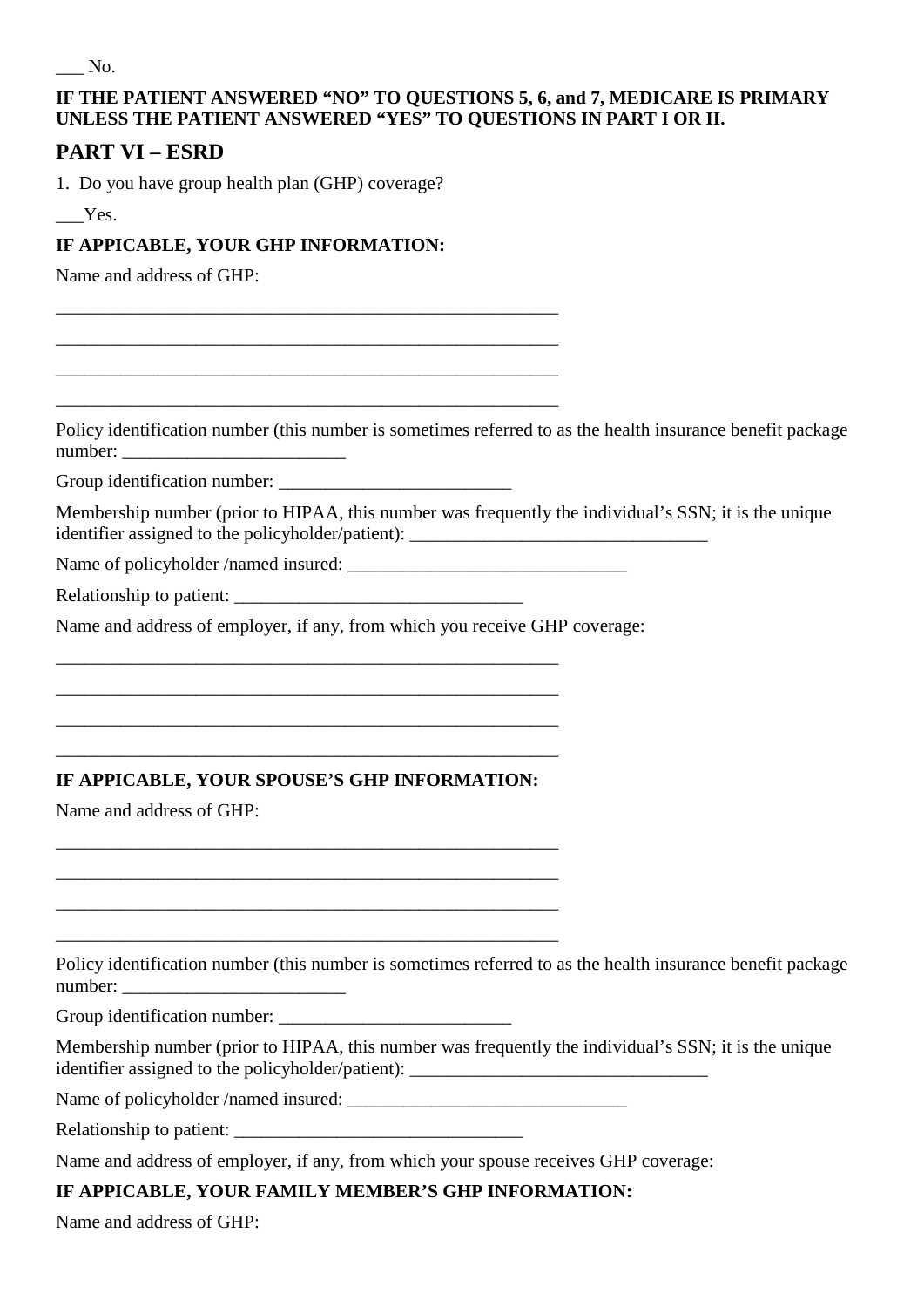Policy identification number (this number is sometimes referred to as the health insurance benefit package number:

Group identification number: \_\_\_\_\_\_\_\_\_\_\_\_\_\_\_\_\_\_\_\_\_\_\_\_\_

Membership number (prior to HIPAA, this number was frequently the individual's SSN; it is the unique identifier assigned to the policyholder/patient): \_\_\_\_\_\_\_\_\_\_\_\_\_\_\_\_\_\_\_\_\_\_\_\_\_\_\_\_\_\_\_\_

Name of policyholder /named insured: \_\_\_\_\_\_\_\_\_\_\_\_\_\_\_\_\_\_\_\_\_\_\_\_\_\_\_\_\_\_

\_\_\_\_\_\_\_\_\_\_\_\_\_\_\_\_\_\_\_\_\_\_\_\_\_\_\_\_\_\_\_\_\_\_\_\_\_\_\_\_\_\_\_\_\_\_\_\_\_\_\_\_\_\_ \_\_\_\_\_\_\_\_\_\_\_\_\_\_\_\_\_\_\_\_\_\_\_\_\_\_\_\_\_\_\_\_\_\_\_\_\_\_\_\_\_\_\_\_\_\_\_\_\_\_\_\_\_\_ \_\_\_\_\_\_\_\_\_\_\_\_\_\_\_\_\_\_\_\_\_\_\_\_\_\_\_\_\_\_\_\_\_\_\_\_\_\_\_\_\_\_\_\_\_\_\_\_\_\_\_\_\_\_ \_\_\_\_\_\_\_\_\_\_\_\_\_\_\_\_\_\_\_\_\_\_\_\_\_\_\_\_\_\_\_\_\_\_\_\_\_\_\_\_\_\_\_\_\_\_\_\_\_\_\_\_\_\_

\_\_\_\_\_\_\_\_\_\_\_\_\_\_\_\_\_\_\_\_\_\_\_\_\_\_\_\_\_\_\_\_\_\_\_\_\_\_\_\_\_\_\_\_\_\_\_\_\_\_\_\_\_\_ \_\_\_\_\_\_\_\_\_\_\_\_\_\_\_\_\_\_\_\_\_\_\_\_\_\_\_\_\_\_\_\_\_\_\_\_\_\_\_\_\_\_\_\_\_\_\_\_\_\_\_\_\_\_ \_\_\_\_\_\_\_\_\_\_\_\_\_\_\_\_\_\_\_\_\_\_\_\_\_\_\_\_\_\_\_\_\_\_\_\_\_\_\_\_\_\_\_\_\_\_\_\_\_\_\_\_\_\_ \_\_\_\_\_\_\_\_\_\_\_\_\_\_\_\_\_\_\_\_\_\_\_\_\_\_\_\_\_\_\_\_\_\_\_\_\_\_\_\_\_\_\_\_\_\_\_\_\_\_\_\_\_\_

Relationship to patient:

Name and address of employer, if any, from which your family member receives GHP coverage:

## \_\_\_ No. **STOP. MEDICARE IS PRIMARY.**

2. Have you received a kidney transplant?

\_\_\_ Yes. Date of transplant: MM/DD/CCYY

\_\_\_ No.

3. Have you received maintenance dialysis treatments?

Yes. Date dialysis began: MM/DD/CCYY

If you participated in a self-dialysis training program, provide date training started: MM/DD/CCYY

\_\_\_ No.

4. Are you within the 30-month coordination period that starts MM/DD/CCYY? (The 30-month coordination period starts the first day of the month an individual is eligible for Medicare (even if not yet enrolled in Medicare) because of kidney failure (usually the fourth month of dialysis). If the individual is participating in a self-dialysis training program or has a kidney transplant during the 3-month waiting period, the 30-month coordination period starts with the first day of the month of dialysis or kidney transplant.)

 $\_\_\$  Yes.

# \_\_\_ No. **STOP. MEDICARE IS PRIMARY.**

5. Are you entitled to Medicare on the basis of either ESRD and age or ESRD and disability?

 $\equiv$  Yes.

\_\_\_ No.

6. Was your initial entitlement to Medicare (including simultaneous or dual entitlement) based on ESRD?

# \_\_\_ Yes. **STOP. GHP CONTINUES TO PAY PRIMARY DURING THE 30-MONTH COORDINATION PERIOD.**

# \_\_\_ No. **INITIAL ENTITLEMENT BASED ON AGE OR DISABILITY.**

7. Does the working aged or disability MSP provision apply (i.e., is the GHP already primary based on age or disability entitlement)?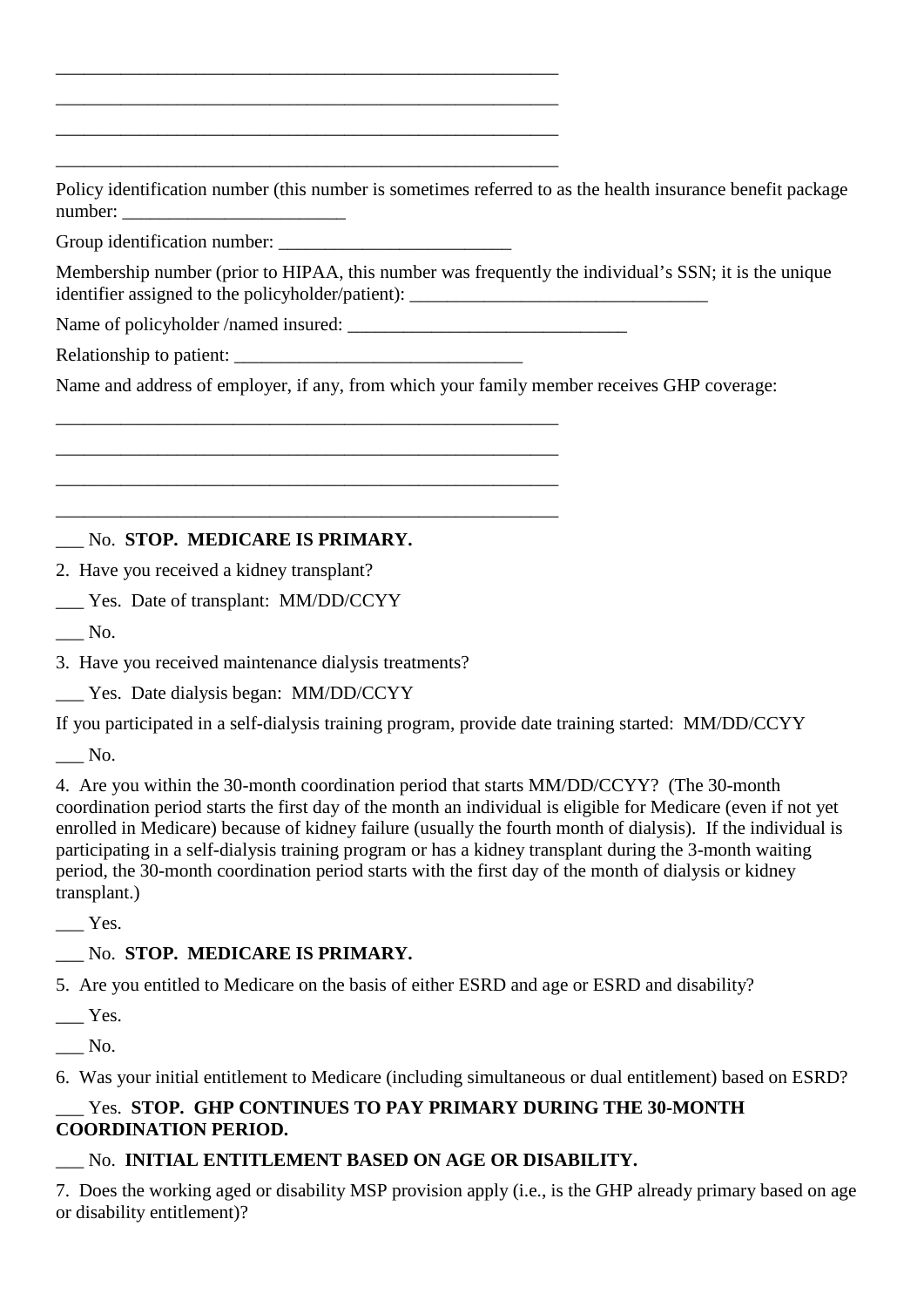#### \_\_\_ Yes. **GHP CONTINUES TO PAY PRIMARY DURING THE 30-MONTH COORDINATION PERIOD.**

### \_\_\_ No. **MEDICARE CONTINUES TO PAY PRIMARY.**

If no MSP data are found in the Common Working File (CWF) for the beneficiary, the provider still asks the types of questions above and provides any MSP information on the bill using the proper uniform billing codes. This information will then be used to update CWF through the billing process.

# **20.2.2 - Documentation to Support the Admission Process**

*(Rev. 123, Issued: 08-17-18, Effective: 11-20-18, Implementation: 11-20-18)*

The provider retains a copy of completed admission questionnaires, *the CWF print out or copy of the 271 response including all notations,* in its files (or online) for audit purposes to demonstrate that development for other primary payer coverage takes place. It is not necessary that the completed questionnaire be signed by the beneficiary. Medicare permits providers to retain hard copy questions and responses on paper, optical image, microfilm, or microfiche. Hard copy and data *described in this paragraph* must be kept for at least 10 years after the date of service that appears on the claim. (See Chapter 5 for information about the documentation to be used in a hospital review.) If the provider's admissions questions are retained online, Medicare requires it to retain **negative** and **positive** responses to admission questions for 10 years with DOJ's record retention requirements, after the date of service. Online data may not be purged before then.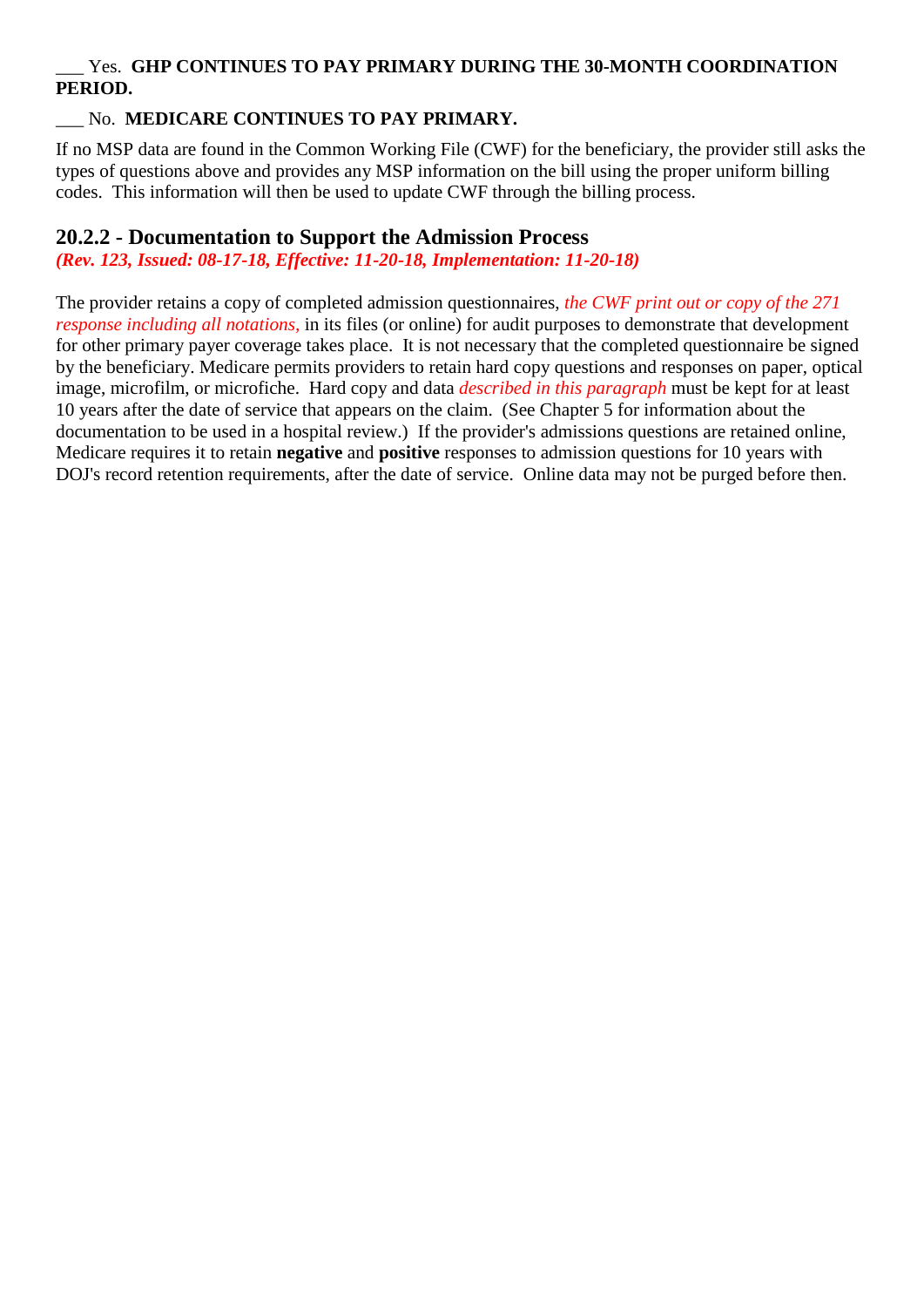# **Medicare Secondary Payer (MSP) Manual Chapter 5 - Contractor Prepayment Processing Requirements**

**Table of Contents**

 *(Rev. 123, Issued: 08-17-18)*

70.3.3 - Review of Hospitals With Online Admissions Query *or Use of the X12 270/271 Transaction*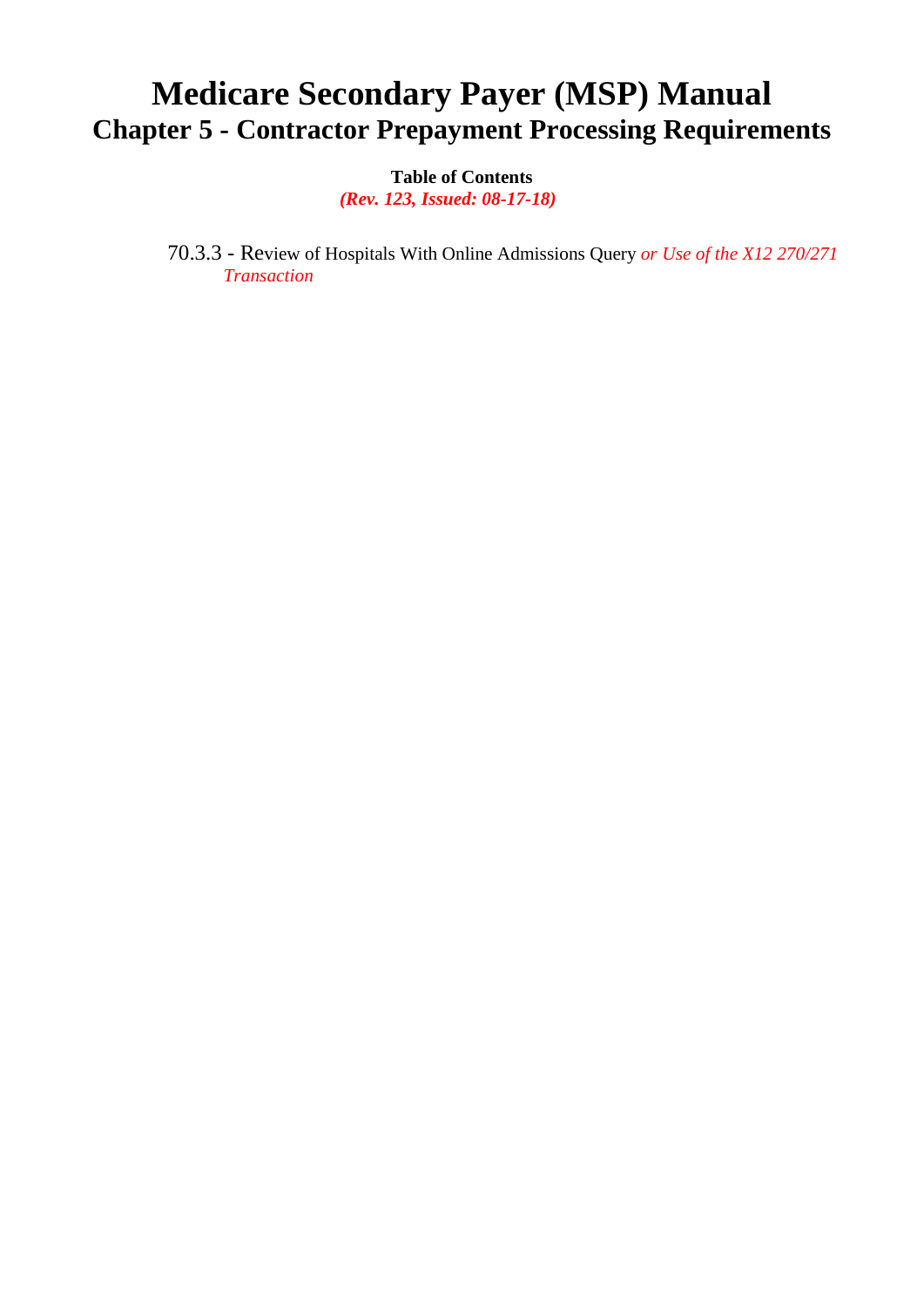# **70.1 - Reviewing Hospital Files**

*(Rev. 123, Issued: 08-17-18, Effective: 11-20-18, Implementation: 11-20-18)*

In order to conduct an effective review, the contractor shall obtain complete files from the hospital on all beneficiaries represented in the bills selected for review. (See §70.2 concerning sample selections.) For the purposes of this review, a complete file must contain:

- A copy of the completed UB-92 (Form CMS-1450) or its facsimile;
- A copy of the admission questionnaire (the beneficiary's signature on the questionnaire is not required; see §70.3.B) *and/or the X12 270/271 transaction and any notations made to the transaction resulting from the admissions process*. If the hospital uses an online query process*, or the X12 270/271 transaction,* no hardcopy form need appear in the file. Screen prints may be used instead (see §70.1.2.B); and
- Beneficiary's MSN form for all secondary claims.

#### **70.1.2 - Methodology for Review of Admission and Bill Processing Procedures** *(Rev. 123, Issued: 08-17-18, Effective: 11-20-18, Implementation: 11-20-18)*

#### **A Entrance Interview**

The contractor shall conduct an entrance interview with the admissions staff (including inpatient, outpatient, and emergency) to determine whether the hospital established:

- 1. Policies identifying other payers primary to Medicare; and
- 2. A system in which such policies are carried out in practice.

Contractors shall use the checklist found in §70.5.3, Exhibit 3 to conduct the entrance interview. During the interview, the contractor shall request a descriptive walk-through of the admissions process. It is not necessary to observe an actual admission of a beneficiary.

#### **B Review of Hospital Admission Questionnaire**

The contractor shall review copies of the hospital's inpatient, outpatient, and emergency room (ER) hospital admission questionnaires *and/ or the X12 270/271 transaction and existing notations*. If the hospital uses an online admission query process, the contractor shall review the system screen prints. If the hospital has both hard copy questionnaires and online questionnaire responses, the reviewer may exercise discretion in deciding whether to review hard copy questionnaires or online responses (or both, if desired). The reviewer shall compare the hospital's admissions questionnaire to the model found in the Medicare Secondary Payer Manual, Chapter 3, § 20.2.1) to ensure that the appropriate questions are being asked to identify other payers that may be primary to Medicare.

Analysis of the admission questionnaire*, including the X12 270/271 transaction and existing notations or system screen prints utilized from the provider online screening process,* for purposes of insuring that it matches the information billed should be undertaken during the review of billing procedures. (See §70.3.B for instructions.)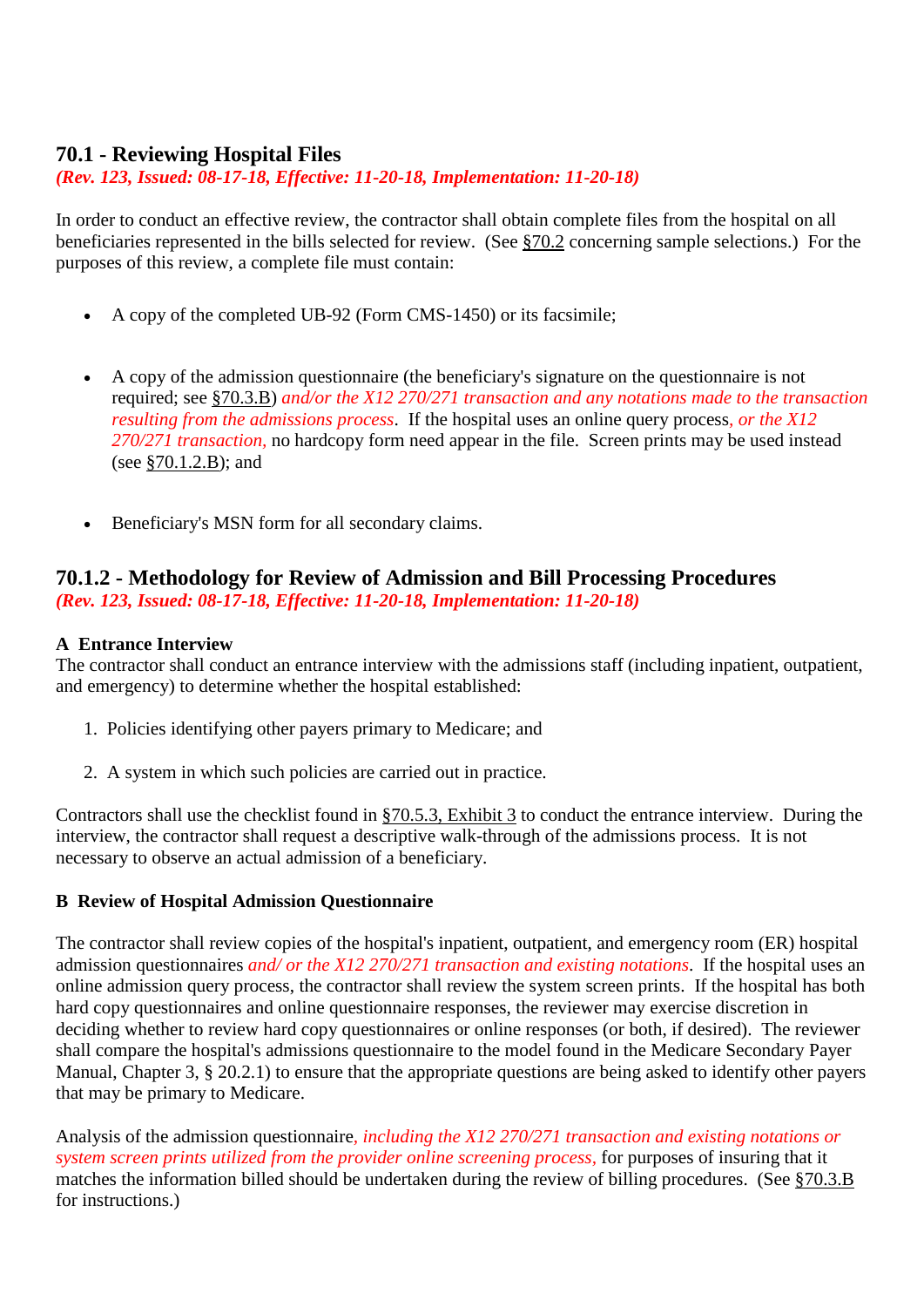# **70.3 - Methodology for Review of Hospital Billing Data**

*(Rev. 123, Issued: 08-17-18, Effective: 11-20-18, Implementation: 11-20-18)*

#### **A Entrance Interview**

The reviewer shall conduct an entrance interview with the billing staff to determine whether the hospital established:

- 1. Policies concerning billing other payers primary to Medicare; and
- 2. A system in which such policies are carried out in practice.

Both these areas are to be examined in one interview. The reviewer shall use the checklist found in §70.5.4, Exhibit 4 to conduct the entrance interview. During the interview, the reviewer shall request a walk-through of the billing process.

#### **B Comparing Completed Admission Questionnaire With Bills**

The reviewer shall request completed inpatient, outpatient, and ER admission questionnaires (*or the X12 270/271 transaction and existing notations* or screen prints for hospitals using online admission query systems) for each Medicare beneficiary included in the bill sample. (See §70.2 concerning selection of sample.) It is not necessary that the beneficiary sign the completed questionnaire.

The form may be kept as paper, optical image, microfilm, or microfiche. If the hospital uses online admission screens, it is not necessary to obtain a copy of an admission form or screen print as long as the hospital has documented procedures for collecting and reporting other primary payer information. The reviewer may request screen prints, if necessary. Hospitals with online query systems are encouraged to retain affirmative and negative responses to the questionnaire for 10 years after the date of service. Should a hospital choose not to retain this information for up to 10 years, it does so at its own risk.

The reviewer shall analyze the admission questionnaire, *the X12 270/271 transaction and existing notations,* or online admission query procedures, for Medicare beneficiaries to determine whether the information provided on the questionnaire matches the bill. The reviewer shall check to see whether each response to the questionnaire is reflected on the bill. For example, the reviewer shall check to ensure that the primary payer reflected on the questionnaire is shown as primary on the bill, name and address of insurer(s) on questionnaire matches that on the bill, etc. Reviewers should check this admissions information at the same time the bill review is conducted.

# **70.3.3 - Review of Hospitals With Online Admissions Query** *or Use of the X12 270/271 Transaction*

*(Rev. 123, Issued: 08-17-18, Effective: 11-20-18, Implementation: 11-20-18)*

While hospitals that solicit admission data through an online process are not required to retain hard copies of admission questionnaires, they must utilize a specific set of admission questions that seek the appropriate MSP information. The hospital must demonstrate that responses to admission questions asked are retained, and match the information shown on the bill. The reviewer shall use the same review requirements described in §70.3. Although not required, the use of screen prints of admission questions will likely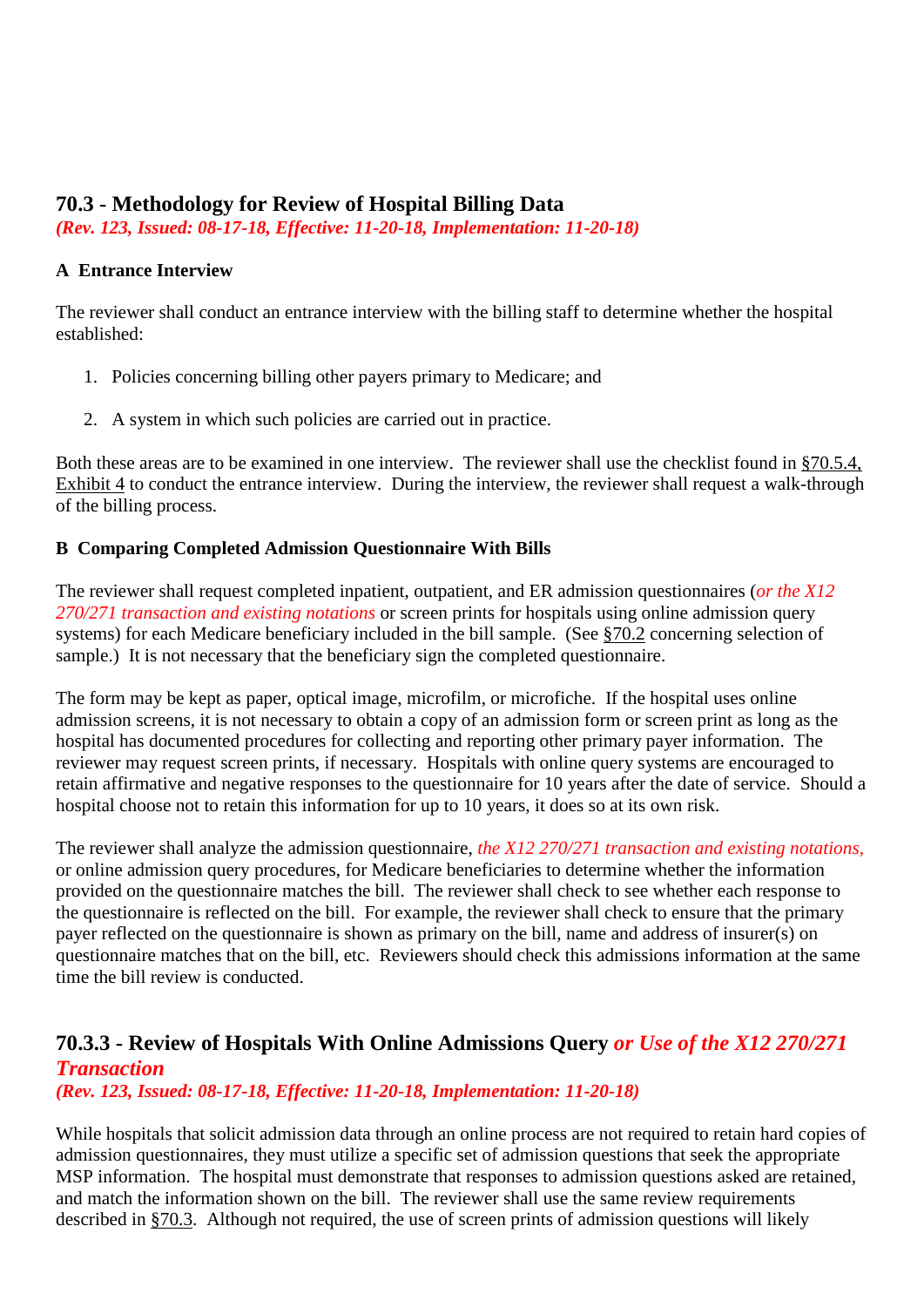facilitate easier review, particularly for the bill comparison process described at §70.2. The reviewer shall notify the hospital in advance of any screen prints that are needed. If the provider uses *the X12 270/271 transaction which contains existing notations obtained from the admission's interview copies of transactions must be used as part of your review following the steps outlined in this section.*

# **70.5.3 - Exhibit 3: Entrance Interview Checklist**

*(Rev. 123, Issued: 08-17-18, Effective: 11-20-18, Implementation: 11-20-18)*

Admissions Questionnaire and Procedures

#### **A - Admissions Procedures**

- 1 When is other payer information solicited? (During billing or during admission?)
- 2 Describe the process followed to solicit MSP information.
- 3 Do admissions staff receive training on soliciting MSP information? If so, describe the training. Do you think the staff understands the admissions questions well enough to solicit information and/or explain to beneficiaries?
- 4 Is MSP information obtained primarily from the patient, Medicare Common Working File, or in some other way?

#### **B – Questionnaire**

- 1 Are the admissions questionnaire data solicited through an online query (i.e. are the admissions questions asked and responses retained online) *or through the X12 270/271 transaction*?
- 2 Do you re-administer the questionnaire each time the patient is admitted? (It should be administered once per admission.)
- 3 Do you require the beneficiary's signature on the questionnaire? (No signature is required, and the hospital should be informed, if necessary.)
- 4 Are there written hospital policies, instructions or procedures concerning soliciting primary plan information? (Request copies for review.)
- 5 How long are admission questionnaires*, or copies of the X12 270/271 transaction,* retained, either online, in files, or both? (Requirements are found at §70.3.)

#### **70.5.4 - Exhibit 4: Entrance Interview Checklist: Billing Procedures** *(Rev. 123, Issued: 08-17-18, Effective: 11-20-18, Implementation: 11-20-18)*

- 1 Does the hospital bill for all bill types?
- 2 Are all claims electronically billed?
- 3 Is the information pertaining to a payer primary to Medicare contained on the admission questionnaire, *the X12 270/271 transaction*, or in an online database, available in its entirety to the billing department? (The billing department must be made aware of a payer primary to Medicare, e.g., working aged, ESRD, liability insurance.)